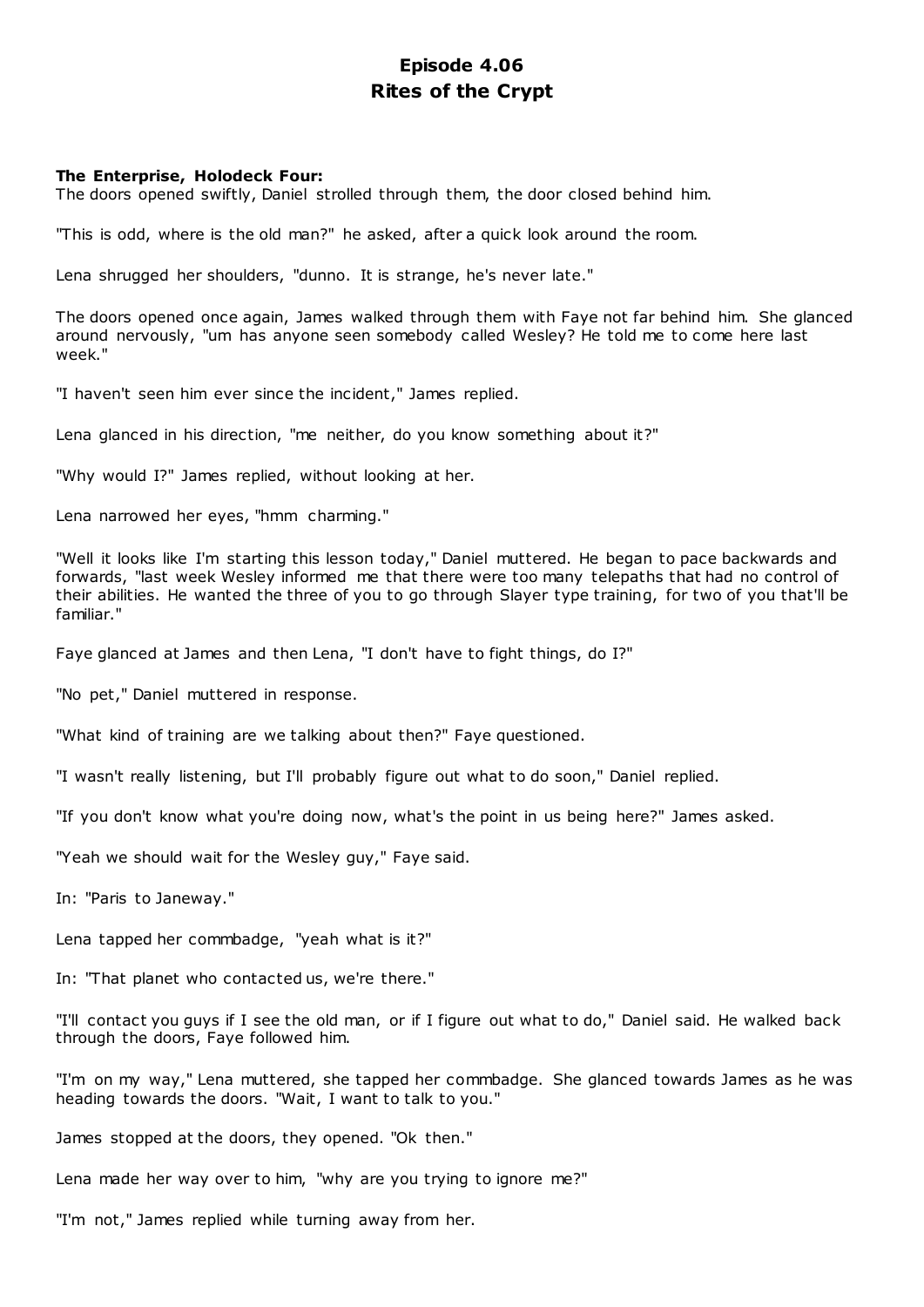Lena put one hand on her hip, "yes you are, you keep looking away from me."

"Maybe I don't want to look at you," James said.

Lena stood in between the doors, "fine, when you grow up, come and see me."

James glanced at her with a raised eyebrow, "maturity advice Lena, really?"

"I'm more mature than you," Lena snapped. James turned back away from her. "What's up with you?"

"Lena, you're my sister for crying out loud," James said.

"Yeah I know that," Lena muttered.

"Have we gone back a few years or something?" James said questioningly.

Lena groaned, she stood in front of him, "no, and I'd rather talk to somebody's face, not their back, or arm or whatever."

James folded his arms, "ok what happened last week, if you still remember?"

Lena sighed, "that's what this is all about, is it? That is between me and Craig, you shouldn't be mad."

"If you remember he was in my body at the time, that's what makes it so gross, wrong and pretty weird," James said.

"Well I'm sorry that I'm more open minded than your wife," Lena muttered.

"Look if Jessie had done the same thing as you, you'd be mad too," James said.

"Maybe, no you're right I would. All I meant was that I managed to look at Craig without seeing you, I can't explain it," Lena said.

"Fine whatever, but it was still gross and wrong. Can you even imagine what it was like to see that?" James said.

Lena glanced briefly at her feet, "yeah, I'd imagine it looked pretty strange."

"You're damn right Lena, this is worse than the time on Thairo. Much worse," James said.

"Yeah but that one wasn't my fault," Lena said.

"Look Lena, I just want to know something," James said.

Lena shrugged, "ok shoot."

"It's probably none of my business but do you have any feelings for Craig?" James questioned.

Lena laughed, "not in the way you're thinking no."

"Stop doing that," James grumbled.

Lena smiled, "I haven't read your mind in a while. Wesley is wrong, I do have control."

"Fine, don't do it again," James said.

"Why did you ask that question anyway?" Lena asked.

"I'm just trying to figure out what happened in Sickbay," James replied.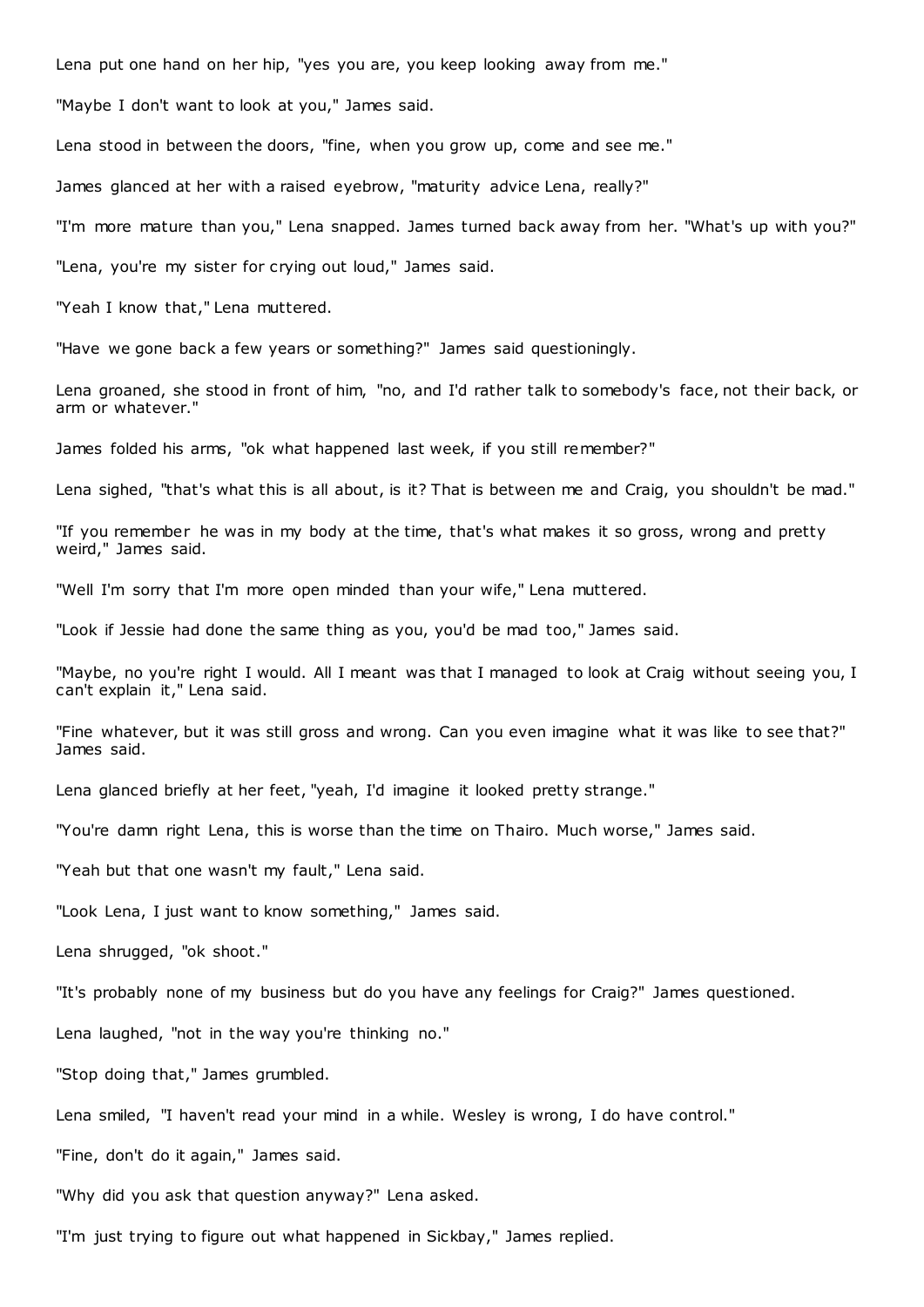"To be honest, I'm kind of confused about it too. I don't feel any kind of crush or attraction to him, I never really have," Lena muttered.

"Now I'm even more confused. Why did you even go out with the guy?" James questioned.

"That's what I don't get, maybe I just didn't want to hurt him," Lena replied.

"Well mission failed, I've seen him moping around all week. I think you should stop worrying about him, and move on," James said.

Lena nodded her head, "you're right, Craig'll find someone else and I will just play Captain."

"The way you said *play Captain*, it sounded like you don't like doing that," James said.

"Don't believe that for a second. Come on, you're a practising telepath, you shouldn't get stuff like that wrong," Lena said as she headed towards the doors.

James started follow her, "it's not my fault your mind voice is so quiet."

#### **The Bridge:**

A rather annoyed alien man was on the viewscreen, "I am not going to wait any longer. I must speak to your Captain."

"She's coming already, I can't do anything more," Tom said.

The alien's face turned pale, "the Captain is a she?"

"Well yeah, is that a problem?" Tom replied.

"You let a woman boss you around," the alien muttered in disbelief.

"Not at all, she's just well, if I argue with her she'll knock me out cold," Tom said.

Triah sniggered, "all girls can do that Tom. Lena can kill you in just one hit, she just holds back."

"Don't listen to her, she's a girl after all," Tom said, smiling innocently.

"Strange species," the alien muttered to himself.

Lena stepped off the turbolift, "sorry I'm late." She stood next to Tom, "hi I'm the Captain of this ship."

"You failed to mention that the female was a child too," the alien said.

Lena glared at the alien, "I am not a child."

Tom leaned on the opps station. "Triah mute," he whispered.

"What did you do that for?" Lena questioned.

Tom stood back up fully, "I think we've encountered another sexist species Lena."

"How come we never seem to visit planets where the guys are slagged off all the time," Triah muttered.

"We don't need to, our homeworld is one," Tom said.

"No it's not Tom, we're just more even there," Jessie said.

"Well it wasn't like that at my high school," Tom grumbled.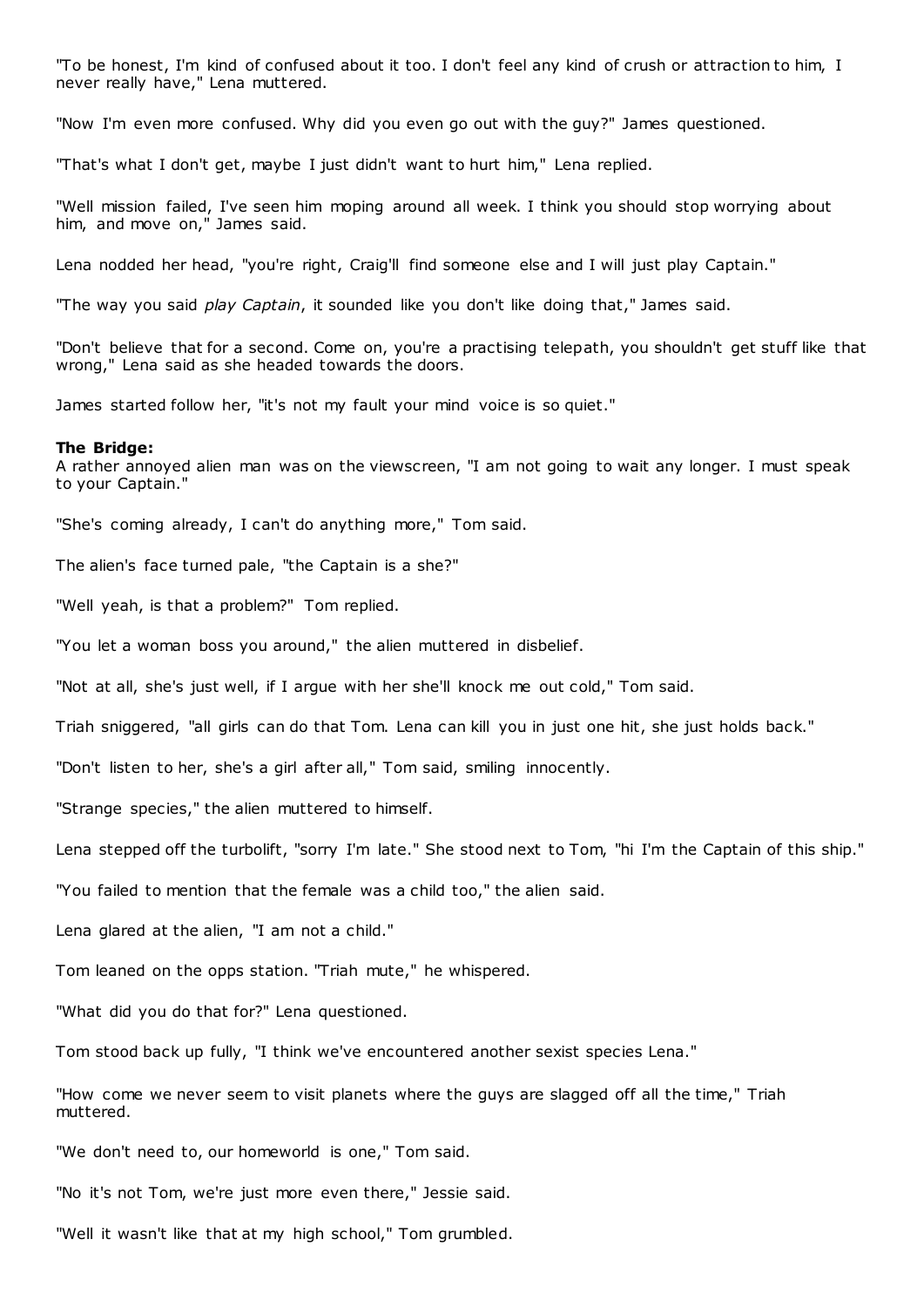Lena shook her head, "Triah unmute."

Triah glanced behind her nervously, "I didn't put it on mute, I don't know how."

"Enterprise, if you're quite finished, I'd like to start the negotiations with a male commander," the alien said.

"Look Mr..." Lena said. Tom whispered something in her ear. "Mr Jharnan, our species are even when it comes to gender. Of course Tom is a bad example of that." Tom pulled a face.

"Your point female," Jharnan said.

Lena tried to keep her cool, "it's Lena to you mister. Anyway, the negotiations will be done by me."

Tom took a hold of her arm, "Lena, you're not respecting their beliefs, that's breaking the Prime Directive."

"They have space ships capable of warp, I don't see why they haven't learned to respect the obviously better gender. I think for once somebody should respect our beliefs," Lena said quietly.

"No offense Lena, but we're supposed to be an even society remember," Tom said.

"Chill, I was joking about that part," Lena grumbled.

"I'm sorry Enterprise, but your female Captain is too offensive for us to deal with. I request a male commander for the negotiations," Jharnan said.

"Fine, I'll probably end up smacking that smirk off his sexist face," Lena grumbled. She sat down in her chair.

Tom stepped closer to the viewscreen, "do you want to meet here, or down where you are?"

"We would rather you visited us, Commander," Jharnan replied.

Tom nodded his head, "send us the co-ordinates and we'll beam down in a few minutes."

Jharnan bowed his head, the viewscreen changed to space view.

"From now on Triah, when I tell you to mute the viewscreen, you mute the viewscreen," Tom said.

"I will, just tell me which button it is," Triah said. Tom leaned on the opps station, he pointed at one of the buttons.

Lena shook her head, "don't you have some negotiating to do, Tom."

Tom turned around, "aye aye Captain." He tapped his commbadge while heading for the turbolift, "Paris to Stuart, bring an all male team to meet me in Transporter Room Five. I'll explain there. Paris out."

Jessie glanced in Lena's direction, "I thought it was Craig's shift, not James'."

"Craig's taken over night shift, James is Security Chief for two shifts a day," Lena said.

Bryan shuddered, "I couldn't do that."

Triah turned around in her chair, "who was doing the night shift originally?"

"Crewman Martin, he's been moved to James' shift. Look Tom helps organise all the shifts, why don't you ask him the rest of your questions," Lena replied.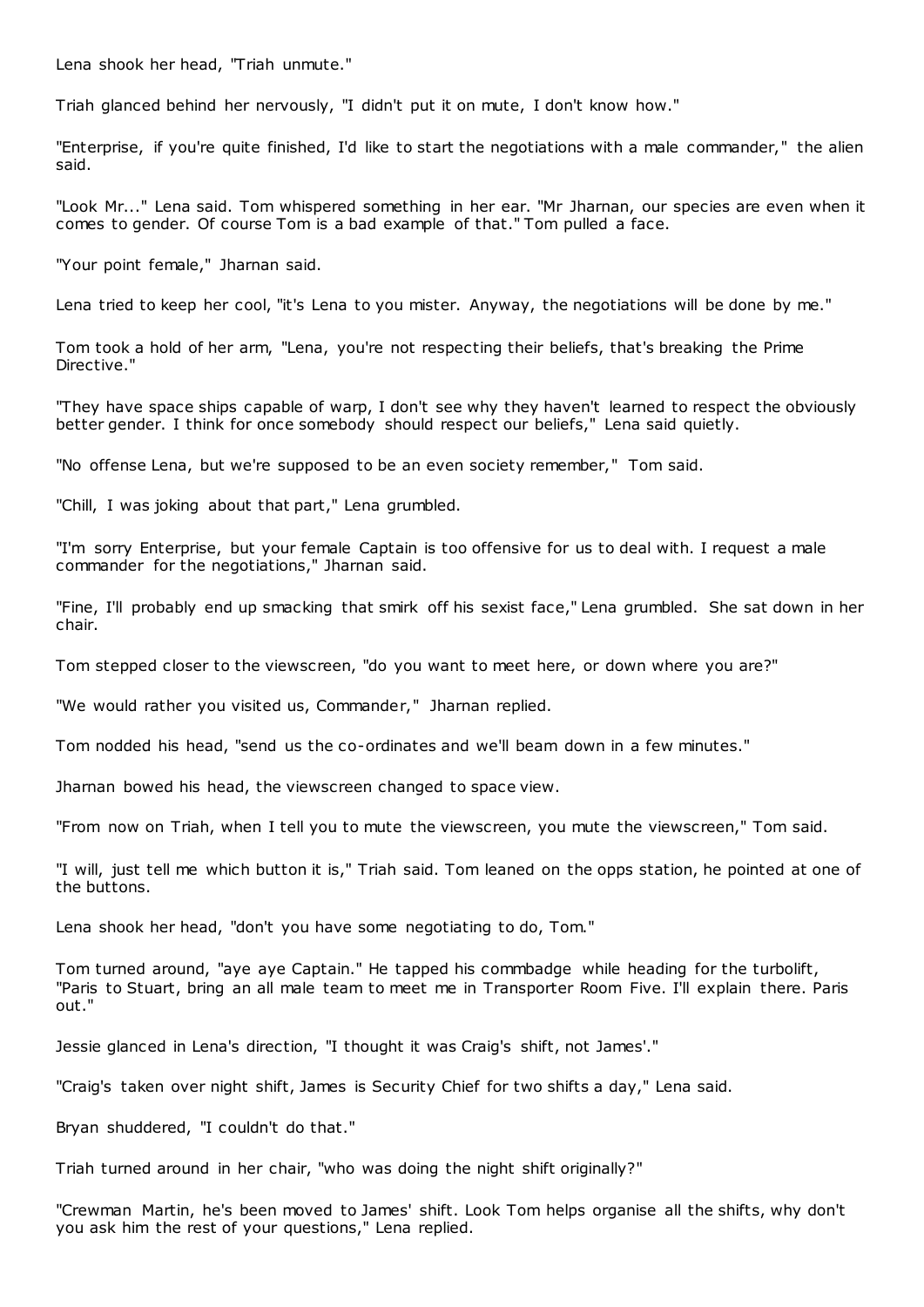Triah turned back around, "sorry."

"Yeah sorry Lena, it's just I wasn't told about the shift changes. If I'd known I wouldn't have accepted a double shift," Jessie said.

Lena glanced at the panel next to her, "no I'm sorry, I should have told you. It's almost 1500, you'd better pick up the kids."

"Who's going to do tactical while I'm gone?" Jessie questioned.

Bryan turned around, "ooh pick me."

Lena quickly stood up, "no way, I'll do it for the rest of this shift."

"Thanks," Jessie said before stepping into the turbolift.

Lena stood behind Tactical, "Triah, can you remind me to talk to Tom about the duty shifts. We'll have to find someone else to do the evening shift, heck I'd settle for Zare."

"Will do. Just a thought, Naomi's been on security longer than Zare," Triah said.

Lena burst out laughing, "you can't be serious."

Triah smiled, "actually I was, I don't get how I managed it."

## **Transporter Room Five:**

Tom entered through the main door, James, Evil C and Foster were standing around nearby the pad.

"Tom, why an all male team?" James asked.

"The aliens on the planet only think of girls as objects, the mothers of their children, if you catch my drift," Tom replied.

"Well this is going to be fun trip," James muttered.

"Yes well I think we'll be fine with an all male team," Tom said. He and the others stepped onto the transporter pad. "Chief energise."

#### **An hour later, the bridge:**

In: "Paris to Enterprise."

Lena sat down on her chair, and put her feet up. "Enterprise here, how did it go Tom?"

In: "Surprisingly well Lena, just there's one problem."

"There always is," Triah commented.

In: "Yeah well Crewman Martin has nicked off."

"Why do I sense an *and* Tom?" Lena questioned.

In: "Well we teamed up into pairs, Foster and I met with Jharnan. James and Martin were supposed to guard the area, you know just in case."

"You're saying that James has gone too, right?" Lena said questioningly.

In: "Exactly, I thought they may have contacted you or something."

Lena climbed out of the chair, "Triah can you locate them?"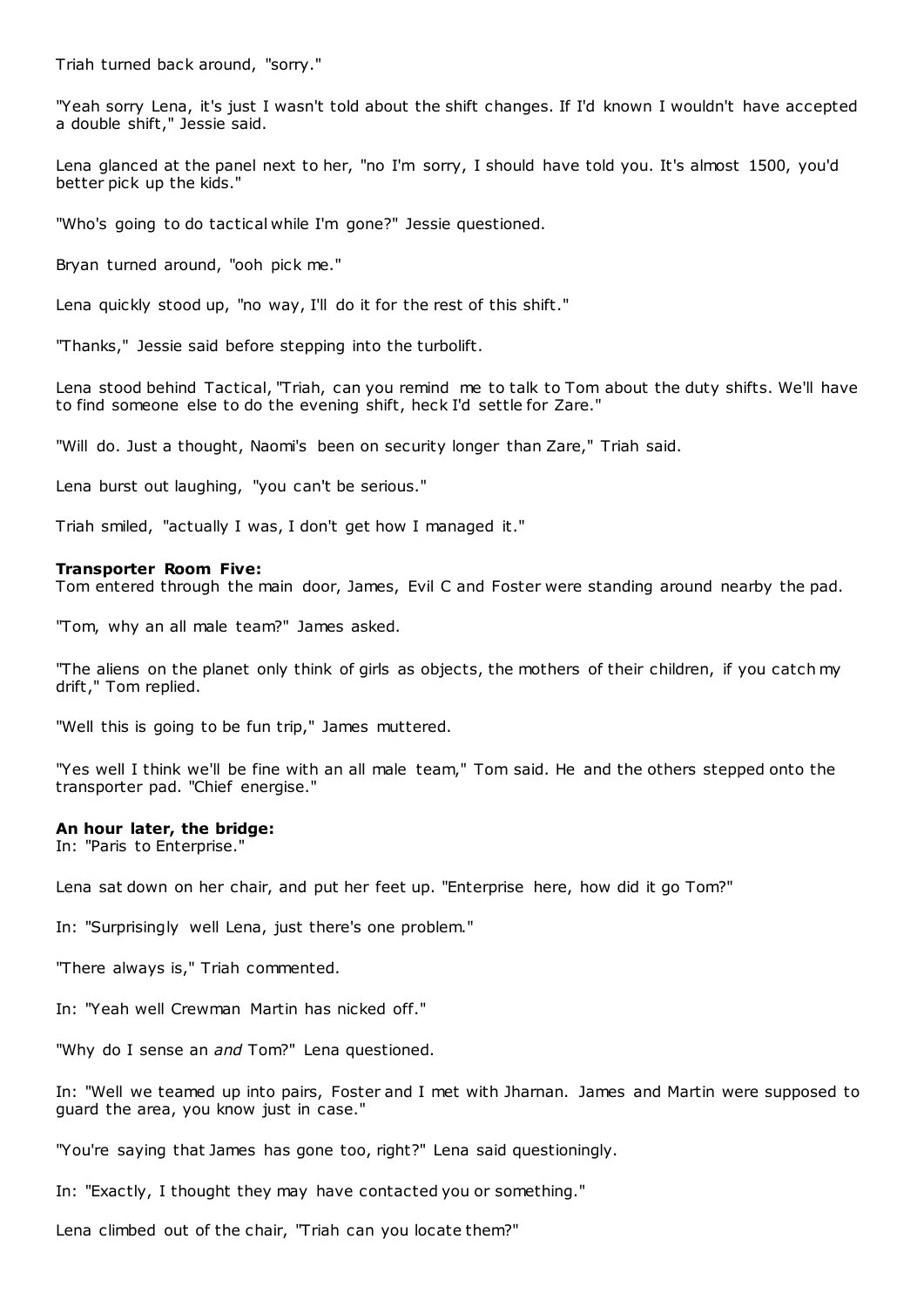Triah keyed in several commands, "yep sure do, they're about fifty metres away from Tom and Foster and closing."

"They must have went shopping or something," Bryan said.

In: "That's ok I guess."

"Tom, why didn't you just say that he was missing too?" Lena asked.

In: "Well to be honest, whenever I think James is not around and I mention him, he comes up behind me or something. Do you know how annoying that is?"

In: "What is?"

In: "Aaah, see?"

Lena shook her head, "finish off what you're doing guys, I'd like to leave this planet as soon as possible."

"Lena, we're being hailed by Jharnan again," Triah said.

"Great, put him on screen," Lena commanded.

The viewscreen quickly changed to show Jharnan, "Captain Lena, we require your ship's assistance."

Lena turned around, she passed Triah a confused look. "What for?" she asked.

"Your ship has the capability to scan places to determine if there's anyone there. Am I correct?" Jharnan questioned.

"Something like that yeah," Lena replied.

"We've recently had a raid inside one of the family sized crypts outside the capital. We need to know who did it. The family concerned are very angry about this, and demand immediate action," Jharnan said.

"Ok, what time did this happen and I'll check for you," Triah said questioningly.

"Between twenty and forty minutes ago, we're not exactly sure," Jharnan replied.

Lena stood closer to the opps station as Triah keyed in commands. "Send us the co-ordinates and I'll get back to you," Lena said.

Jharnan bowed his head, the viewscreen changed back to space view. Tom stepped off the turbolift, "hello children."

Triah turned her chair around, "how did you do that?"

Tom glanced at Lena before glancing at Triah, "do what?"

"That guy seems very friendly towards girls now," Triah replied.

"Nah, I'm willing to bet that he's just being nice so he can use us. Once we've finished helping out he'll go back to being a sexist pig," Lena said.

"What's the problem exactly?" Tom asked.

Lena shrugged, "we have to scan a crypt to see if anyone went into it."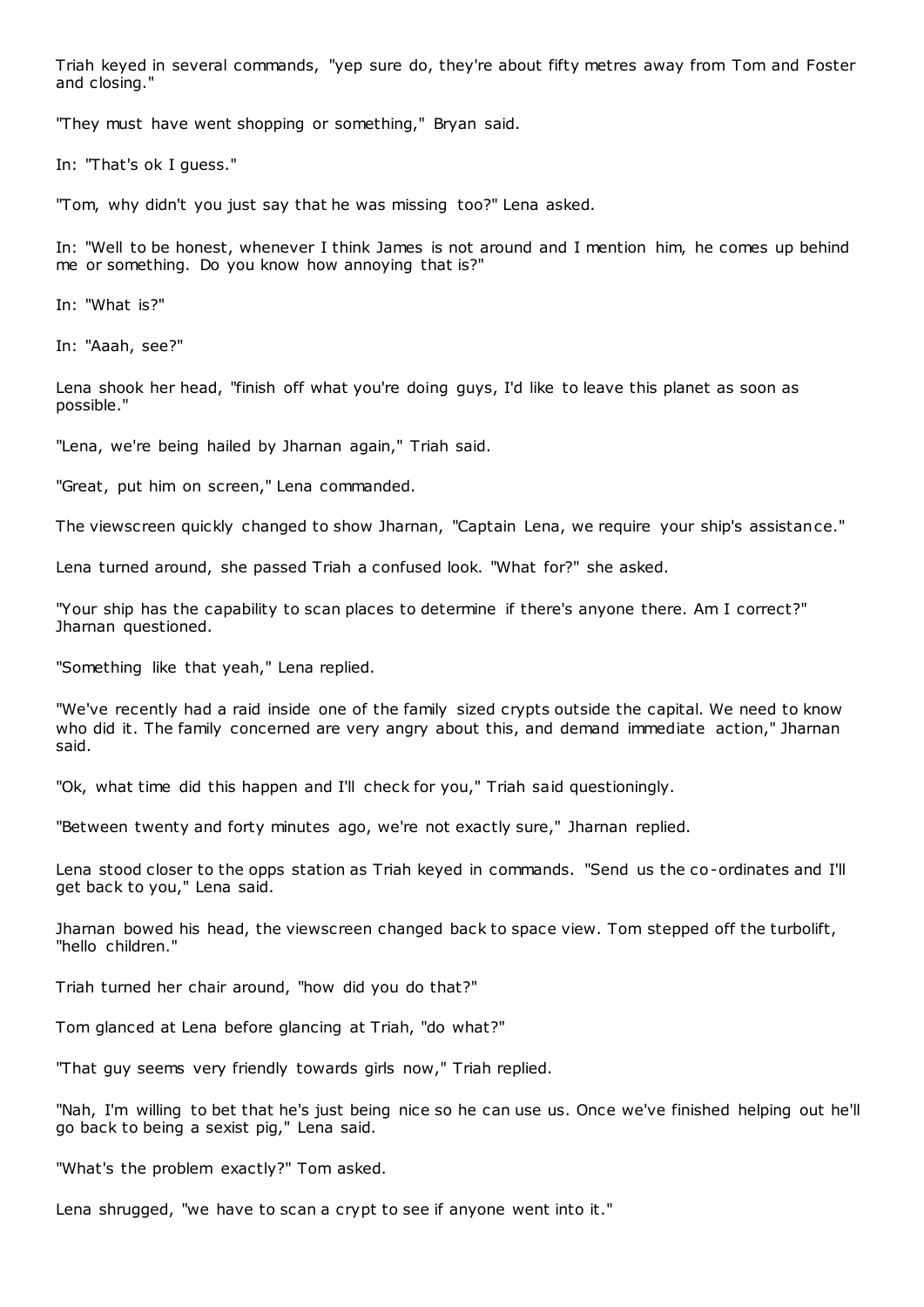"One person was inside thirty minutes ago, but the location of the crypt makes it hard to detect who went inside it," Triah said.

"I didn't know we could find out who exactly went in a room outside the ship in the first place," Bryan commented.

"We can't, unless it's a member of our crew with a commbadge," Lena said.

"So what's the difference then?" Bryan questioned.

"Well I would have normally found out what species it was, and well where they went afterwards," Triah replied.

"Shouldn't you be able to tell me where that person went afterwards still?" Lena said questioningly.

Triah blushed, "oh yeah I could."

"Once you find out, inform Jharnan. Meanwhile I'll take a team down," Lena said as she headed towards the turbolift.

"Shouldn't I take another all male team Lena?" Tom suggested.

"Hey as long as it isn't an open coffin crypt, I'm going," Lena replied.

"Besides there's no one inside that we have to worry about. Heck you can send an all female team just to spite them," Triah said.

"Good idea. Janeway to O'Tani, Wildman and Kiara Janeway, report to Transporter Room One," Lena said. She tapped her commbadge again, "Janeway to Rex."

In: "... Computer, stupid surname. Yeah I'm here."

Tom tried to keep a straight face, "too many Stuart's on this ship."

"Jess can you spare half an hour, you know to spite the sexist pigs by being apart of an all girl team?" Lena questioned.

In: "Sure, just give me ten minutes to find a last minute babysitter. Ugh, Rex out. Stupid surname."

"She could just use Rex-Stuart for the intercom, or just keep Stuart. You and Kiara manage," Tom said.

"Noted, I'll tell her when she comes by the Transporter Room," Lena said. She stepped inside the turbolift, "crap I forget to tell her which one." The doors c losed.

"And who says we can't get by with a nineteen year old Captain?" Tom said grinning in his usual way.

"Um you did, dad," Bryan muttered.

"Not to her face, no-one's that stupid and suicidal," Tom said through gritted teeth.

## **The planet, inside a small crypt:**

Lena, Jessie, Faye, Kiara and Naomi rematerialised in the centre of the crypt. Several large coffins were placed randomly around the room, a large dusty cloud hovered nearby the ceiling.

Lena shuddered, "dead people's homes, my favourite place." The girls started to spread around the crypt.

"It doesn't look like it's been raided, does it?" Kiara said.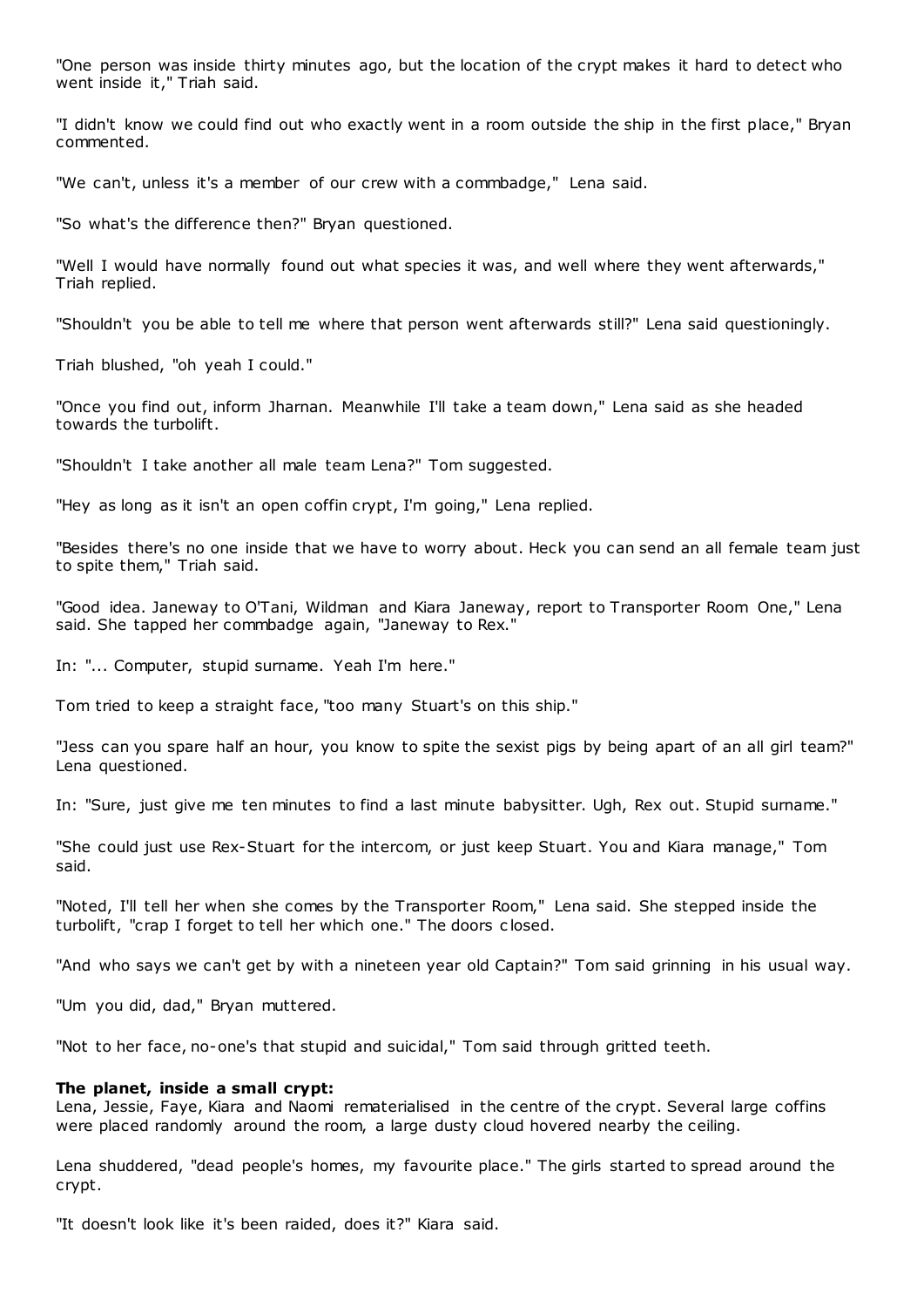Jessie pulled out a tricorder, "I don't think we should stay here long."

"Why, what's up?" Lena questioned.

"There's some gas leaking in, the tricorder doesn't recognise the type," Jessie replied.

Faye leaned on the nearby wall, then placed her hand on her forehead. Naomi made her way over to her, "are you ok?"

"No, there's something here which is not dead. Jessie's right, we shouldn't stay here long," Faye replied.

Kiara glanced up at the ceiling, "you mentioned gas right Jessie?"

Jessie walked over to her side, "yeah I did."

Kiara pointed up at the ceiling, "is that it?"

Jessie looked up at the ceiling, "yeah and more of it's leaking in, we'd better get out of here."

Kiara glanced at Lena, "um Lena, time to beam out."

Lena collapsed, nearby Faye did the same. Jessie tapped her commbadge quickly, "Awayteam to Enterprise, emergency beam out."

In: "Acknowledged."

#### **Sickbay:**

Tom rushed through the main doors, "report."

Jessie raised her eyebrow as she glanced away from the awake members of the team. "Lena and Faye collapsed, some gas was leaking into the crypt, that must have done it."

Freddie shook his head, "the rest of the team would have been injured too if that were the case. These two collapsed because of increased telepathic activity in their brains. It was obviously too strong for either of them to handle."

"Telepathic activity, inside a crypt? Were they contacting each other or something?" Tom said questioningly.

"If they were, how would we know about it," Jessie muttered.

Tom sighed, "how are Faye and Lena, doc?"

"When they wake up they will be just fine," Freddie replied.

"Good. Besides that, how did it go down there?" Tom questioned.

"It looked to me like there was no raid," Jessie replied.

"It must have been a trap then, right?" Naomi said.

"I'll have a word with Jharnan, if something's going on that he hasn't told us, he'll tell me. We got on really well," Tom replied.

"Why does that not surprise me?" Jessie muttered.

#### **A little while later, the bridge:**

Tom was standing in the centre of the bridge looking very worried. He glanced towards the turbolift as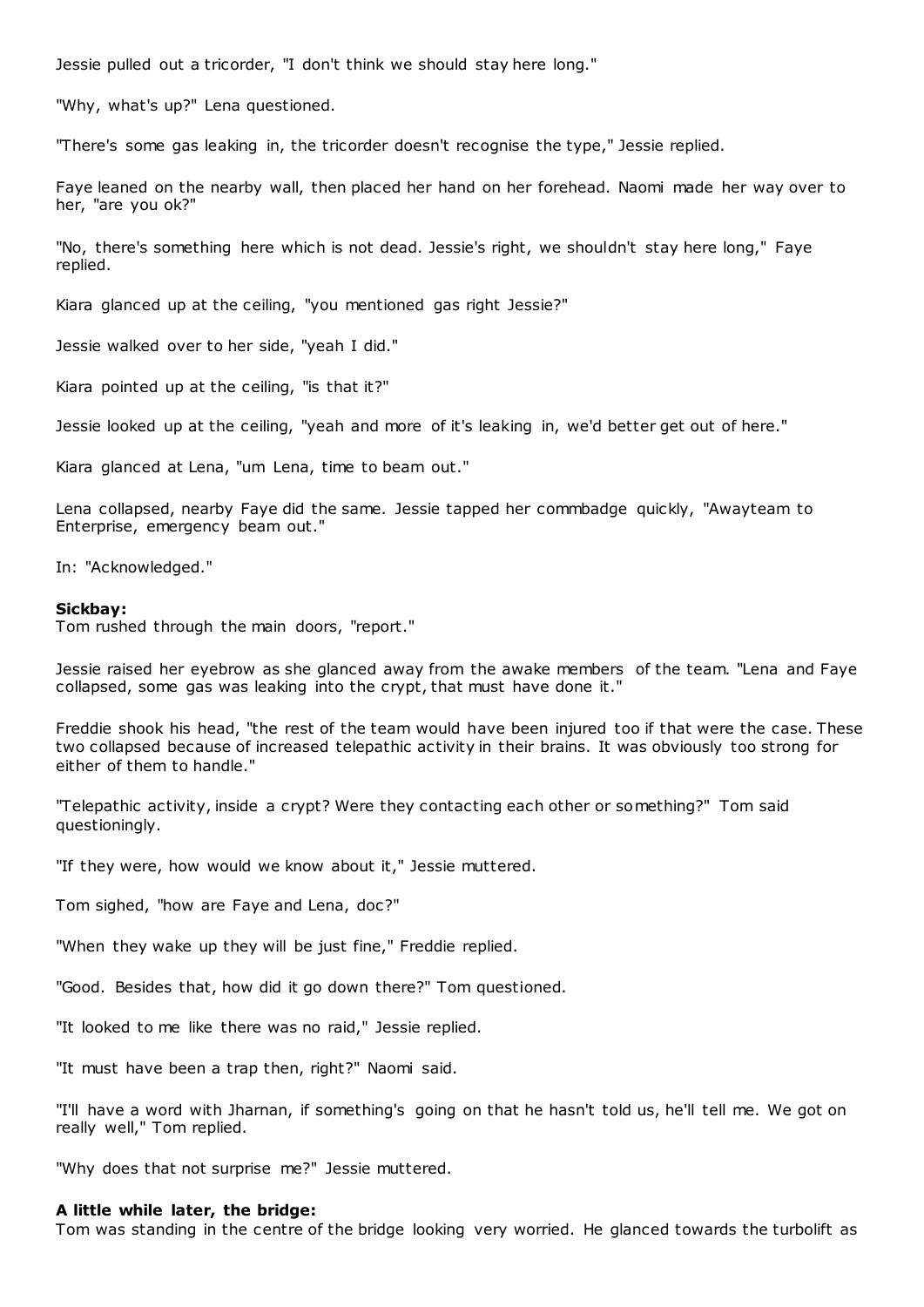Lena and Jessie stepped out of it. Lena made her way over to stand beside Tom, "is there another problem?"

Tom nodded his head, "supposedly we weren't allowed to actually enter the crypt."

Lena turned her head towards the viewscreen. "We were told that the rites were stolen only. If something happened to you in the crypt then somebody must have read them," Jharnan said.

"Full explanation please," Lena muttered.

"Every member of our species has their own special rite when they die. If read they will come back to life, after draining energy from volunteers," Jharnan said.

Tom leaned in closer to Lena, "your awayteam volunteered."

"Ok I feel fine, when does this energy draining take effect?" Jessie questioned.

"Well it should take effect very soon. Luckily the amount of volunteers always effects how easy the recovery is," Jharnan replied.

"There's a cure? What is it?" Lena asked.

"The person who read the rite must read it again, this'll kill the one who arises," Jharnan replied.

"Hang on, what's the point in this little resurrection rite thingy? You have rites to bring people back but you have to kill them to save the volunteers," Triah said.

"The rites are only designed to allow the deceased to talk to relatives for the last time, give out requests, that sort of thing," Jharnan replied.

Lena leaned on Triah's chair, "did you find out where our little rite reader went?"

"Kinda. He or she went further into the capital and I lost them in a crowd," Triah replied.

Lena stood up fully, "ok Jharnan, five of us volunteered for this resurrection thing. How muc h energy will get drained from us each?"

"The usual amount of volunteers is eight. I'm afraid that since there are only five, the whole procedure will drain most of your energy. The last group of five to volunteer weren't so fortunate," Jharnan replied.

"If another team went back to the crypt, would they be considered as volunteers?" Tom questioned.

"No, of course not," Jharnan replied.

"I'll take a team down to continue investigating," Tom said.

"Hang on, Faye and I collapsed because of high telepathic activity, there's more going on than a resurrection spell," Lena said.

"Ok then, I won't take any telepaths," Tom said.

Triah turned around in her chair, "just a theory, maybe you and Faye sensed the person you're reviving."

"It was an overdose so maybe it was the entire family they were sensing," Jessie said.

"I don't think it's possible to sense the dead, besides if it was that I would have been more creeped out," Lena said.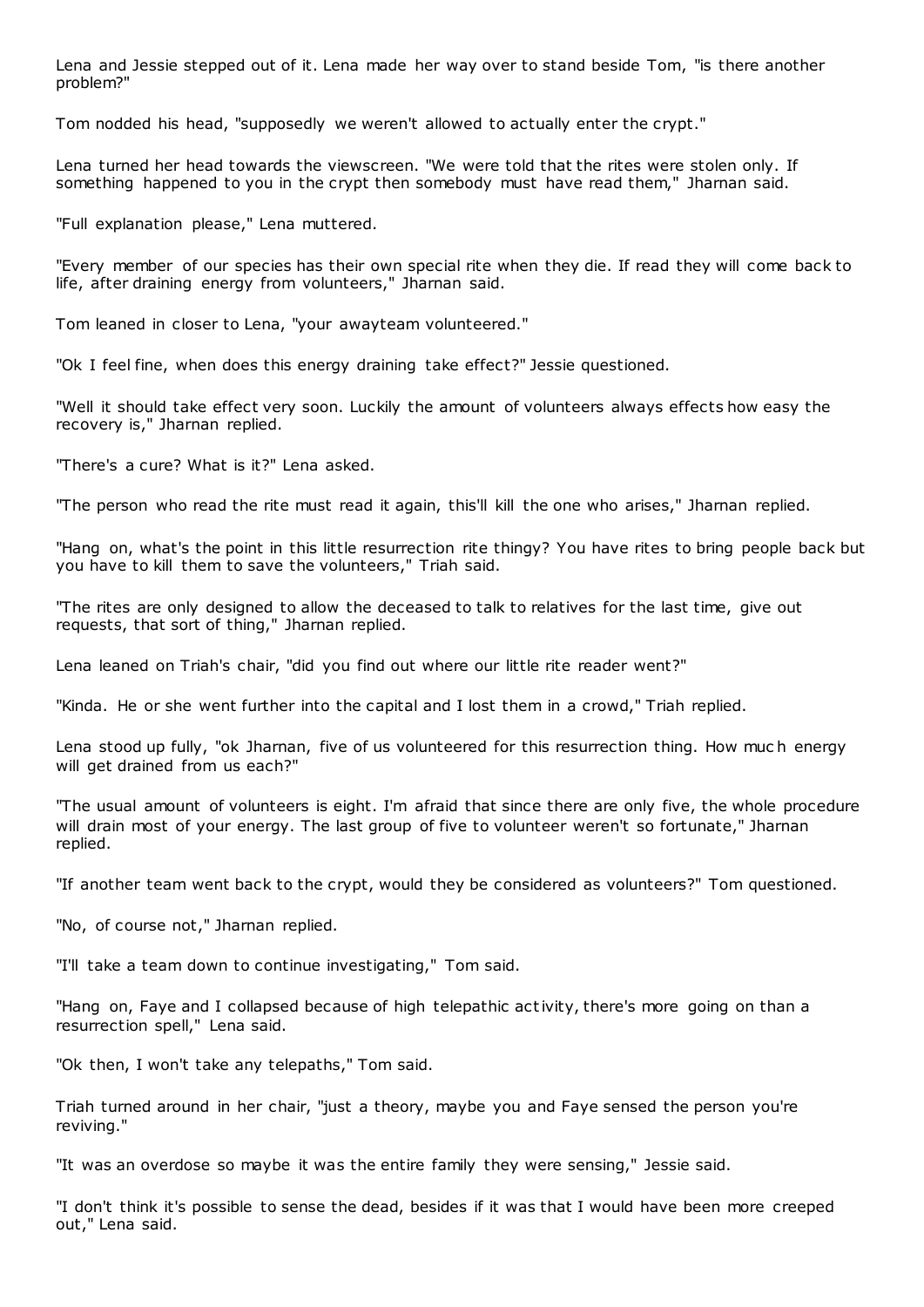In: "Sickbay to Bridge, I have something."

In: "Ahem."

In: "Ok Kiara has something."

"Let me guess, our energy is getting slowly drained," Lena muttered.

In: "Damn telepathy, go on."

Lena glanced briefly at Tom, "Kiara I didn't read your mind."

In: "Oh ok, I'll go on then. I scanned the rest of us when Freddie went for a tab and well I found this out. It's draining us in different places, for example Faye's brain's getting slower."

"Wow, not much of a difference there," Tom muttered.

In: "Hey I re... resent that, that's right isn't it?"

In: "Whatever."

"What's happening to you and Naomi then?" Jessie asked.

In: "Well Naomi just blacked out before, that's when I did the scans. It's like somebody took away a bit of her blood just like a click of a finger."

"And you?" Lena said questioningly.

In: "Nothing's happened to me yet."

"Same with me," Jessie commented.

In: "Garvin here Captain, I suggest the entire team stay in Sickbay so we can keep an eye on you all."

"Can I interrupt you?" Jharnan asked. Everybody glanced back at him. "You should expect draining in the brain, leg and arm muscles. The other symptoms are a loss of blood, blurry vision, deafness, skin irritation, and dangerously low blood sugar levels. Some of you will experience two or more of those symptoms."

"Eight people go through one of those just to see their dead loved ones for a minute, unbelievable," Jessie said.

"Most of the symptoms won't kill on their own, they are only minor symptoms. Some of them will if we don't find the thief in time," Jharnan said.

Lena glanced towards Tom, "go on, send your team."

Tom nodded his head, he tapped his commbadge, "Paris to Stuart, we'd better get back to the planet and...'

Lena elbowed Tom gently in the ribs, "you said no telepaths, James is telepathic."

"James is a telepath? Oh dear god, why didn't anyone tell me?" Tom stuttered.

"I thought everybody knew," Jessie said.

In: "What's going on?"

"It's ok James, Tom will take another team," Lena replied.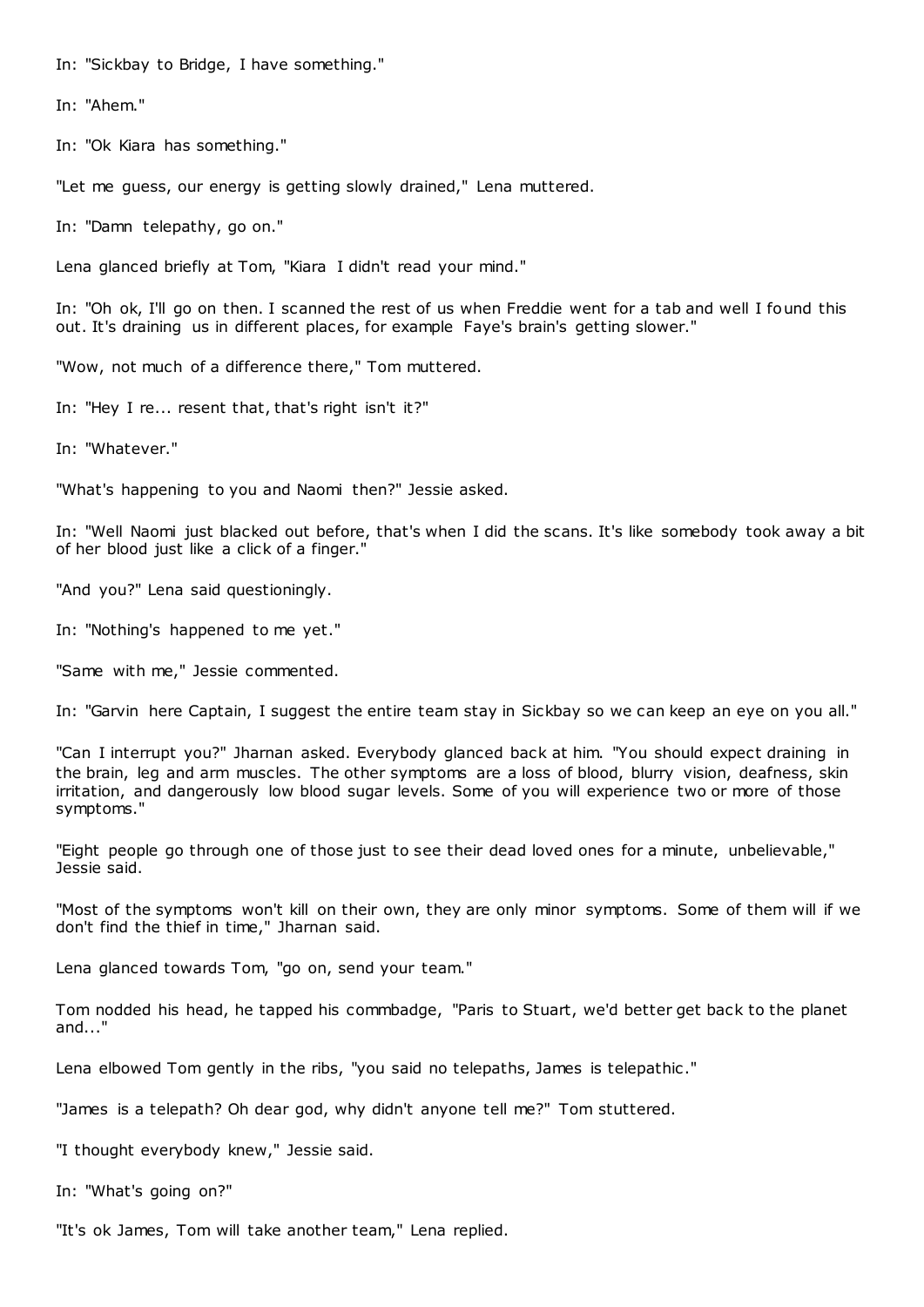Tom nodded his head, "will do. Paris to Zare, Young and Lavine, report to the transporter room." He tapped his commbadge, "with that team I'm surely doomed." He headed for the turbolift muttering to himself.

"Sickbay then, Jess?" Lena said.

Jessie shrugged, "I knew I'd die this way, of course I mean the stay like that kind of dead."

# **The crypt:**

Tom, Nikki, Daniel and Zare rematerialised. Tom pulled out a tricorder, "ok guys spread around, we need to find something that'll give us a clue of who this person was." Everybody went their separate ways.

"This is stupid, we barely know anybody on this godforsaken planet, what do you expect to find that'll help us?" Zare muttered.

Nikki felt something crack under her left foot. She knelt down to pick up a commbadge, "what about a commbadge?" Tom rushed over to her side.

"You've got to be kidding," he said.

Nikki stood up, she passed the commbadge to Tom. "Nope, obviously a member of your first team stopped by here."

"Well we managed to beam up the team who came here no problem, they all must have had a commbadge," Tom said.

"Same with the original team," Zare added on.

"I don't know much about the bloody things, but if you don't have one you can still get beamed up, can't you?" Daniel said questioningly.

"Yeah you can, the commbadges are just there to make transport from other planets or ships easier and for the transporter to know who they are beaming up," Tom replied. He tapped his own commbadge, "Paris to Sickbay. Lena, does your entire team have a commbadge each?"

In: "What kind of question is that?"

"That's a yes," Daniel commented.

Tom nodded his head, "thanks I guessed that. Look Lena we found a commbadge in this crypt, if none of the second members are missing a commbadge then it was a member of my team who visited this place."

"Before, during or after the raid though, that's the question," Zare said.

"It can't be before, why would anyone from the ship come here before we were told about it?" Nikki said.

In: "You said Clive Martin and James disappeared for a while, didn't you?"

"Well James answered me when I called him earlier," Tom replied.

"So that leaves Crewman Martin, he works in my team doesn't he?" Zare said.

Tom shook his head, "if he separated from James at any time, he would have mentioned it."

In: "What about Foster?"

"Me and him were negotiating the entire time we were down there," Tom replied.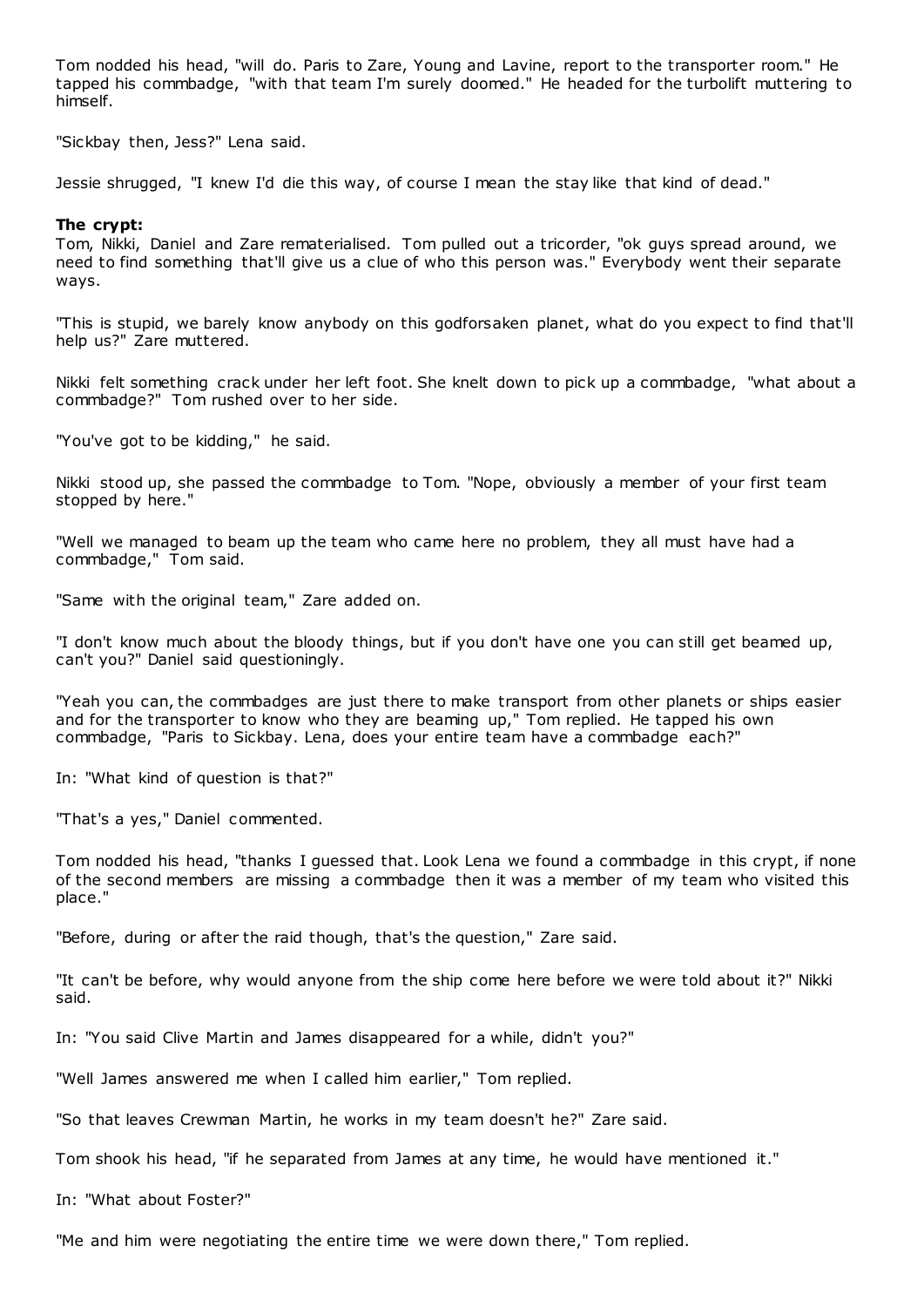Nikki gasped as she pointed at Tom, "it was you then."

Tom raised his eyebrow, "I have a commbadge, you silly girl."

Nikki groaned, "oh man."

"Look the answer's obvious now. Somebody saw one of our commbadges, made a copy, and left it here to frame us," Daniel said.

Tom nodded his head, "right good, you're useful for something, good for you."

Daniel rolled his eyes, "stupid little man."

"I'm not little," Tom grumbled.

"You failed to mention that you're not stupid," Nikki pointed out.

"Right, I'm not that either," Tom quickly said.

Zare sighed, "I'll do it. Zare to transporter room, beam us up."

"We haven't finished here," Tom protested. The group dematerialised, they rematerialised on the transporter pad.

"Yes we have. Examine the copy, you'll find the real thief's finger prints on it along with yours and Nikki's," Zare muttered.

"I can do more than that," Tom said as he stepped off the pad. He walked out of the room. The others followed him not long afterwards.

# *First Officers Log Supplemental: It's been over two hours since Lena's awayteam were infected by this resurrection spell. Their condition has worsened. Because of Lena's symptoms I have taken temporary command of the Enterprise.*

## **Sickbay:**

Freddie strolled out of his office, he sighed at the sight before him. He then walked over to Lena who was sitting on a biobed. "You should lie down," he said softly. He scanned her with a tricorder, "how are your legs feeling now anyway?"

"How are my legs feeling? Not an issue now," Lena replied, she lay down.

Freddie sighed, "every one of the team members is the same. In the last hour each symptom has increased, I can't explain it," Freddie said.

"How are the others?" Lena asked, she scratched her arm.

"Captain please, you should only worry about yourself right now. Your skin has become really sensitive now, so I'd stop scratching it," Freddie replied.

Lena tried to sit back up to glare at him, "doc ."

Freddie sighed, "Faye is getting really confused, it's like something is eating away at parts of her brain. Naomi lost another lot of blood before but before she lost consciousness her hearing was impaired. Jessie sight, according to her, is very blurred, also her blood sugar level keeps dropping."

"What about Kiara?" Lena questioned.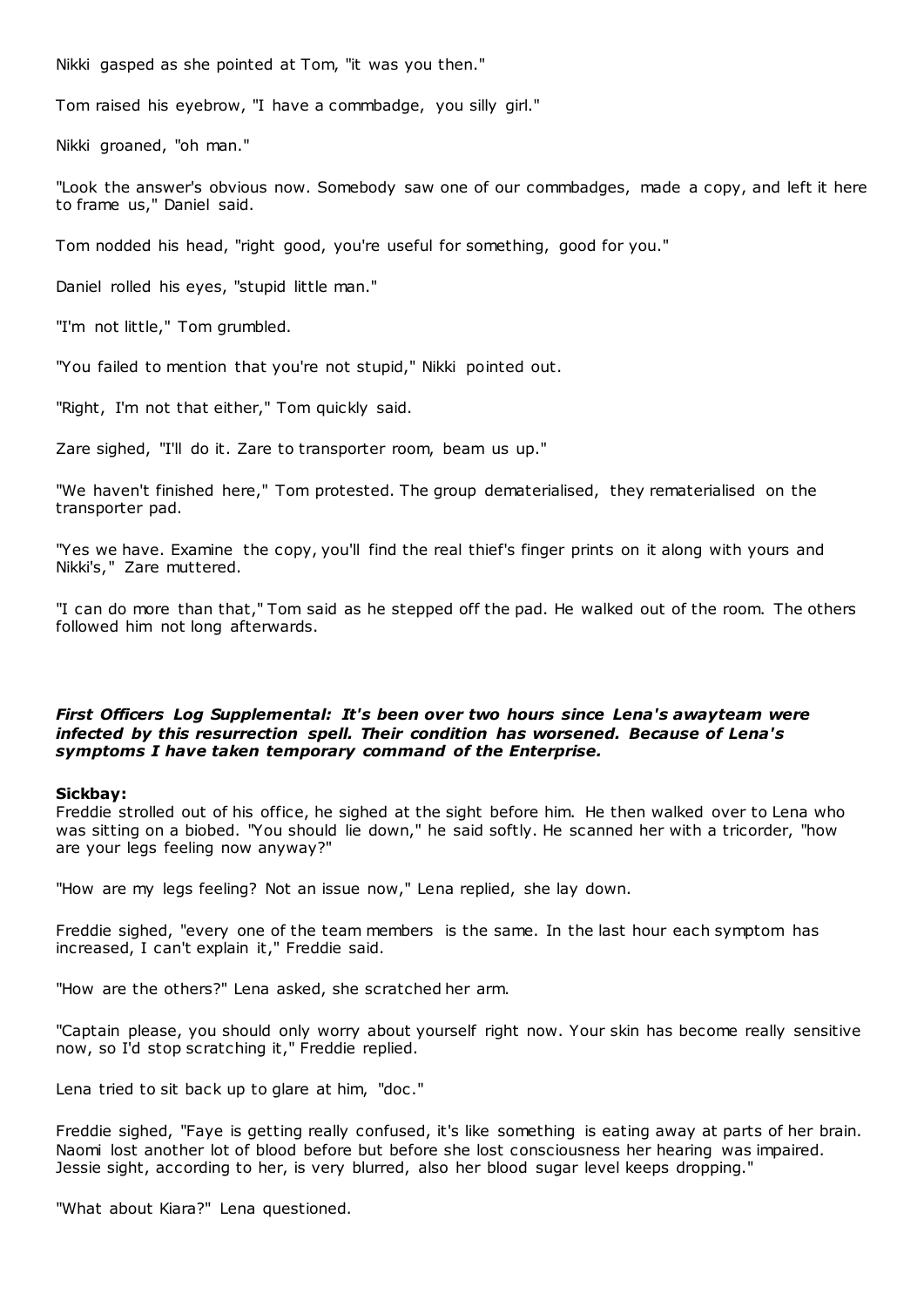"She's fine except that her arm muscles have weakened, just like your leg muscles have," Freddie replied.

Lena lay back down, "that's weird."

"What is?" Freddie asked.

"I kept hearing Faye every now and then, you know in my head, but it's been quiet for a while now," Lena replied.

Freddie frowned as he turned himself around. The biobed that was in front of him was clear. "Sickbay to Security, Faye has left."

In: "How long ago, do you know?"

"At the most five minutes," Lena replied.

In: "Damn so much for closing off Deck 16. Stuart out."

"Computer locate Faye O'Tani," Lena said.

"Faye O'Tani is on Deck 16, section 23," the computer responded.

"Thought so, with her mind being mixed up there's a good chance she can't remember how to use turbolifts," Lena said.

## **The Bridge:**

"Tom I've finished the analysis on the commbadge," Triah said from one of the stations at the side of the bridge.

Tom walked over to her side, "and?"

"For starters it isn't a copy, plus your finger prints and Nikki's too has covered the whole thing," Triah replied.

"Damn, can you find out who's it is?" Tom questioned.

Triah shook her head, "no it was like they re-programmed it to be just like a blank or spare."

"Someone's went to a lot of trouble to frame a member of our crew," Tom muttered.

"Or it was a member of the crew and they're just trying to make it look like they were framed," Triah said.

"Look for all we know that commbadge could have just been accidentally dropped by Lena's team," Bryan groaned.

"No, they went into the crypt after the raid," Triah said.

"I think Bryan meant that this commbadge isn't a clue at all," Tom muttered.

"I know that but explain this, these commbadges are designed not to fall off, they stic k on so it must have been took off and dropped on the ground," Triah said.

Bryan rested his head on the helm, "we're going around in circles here."

Triah ignored him, "why would a member of our crew do that, for a reason other than trying to cover up where they had been."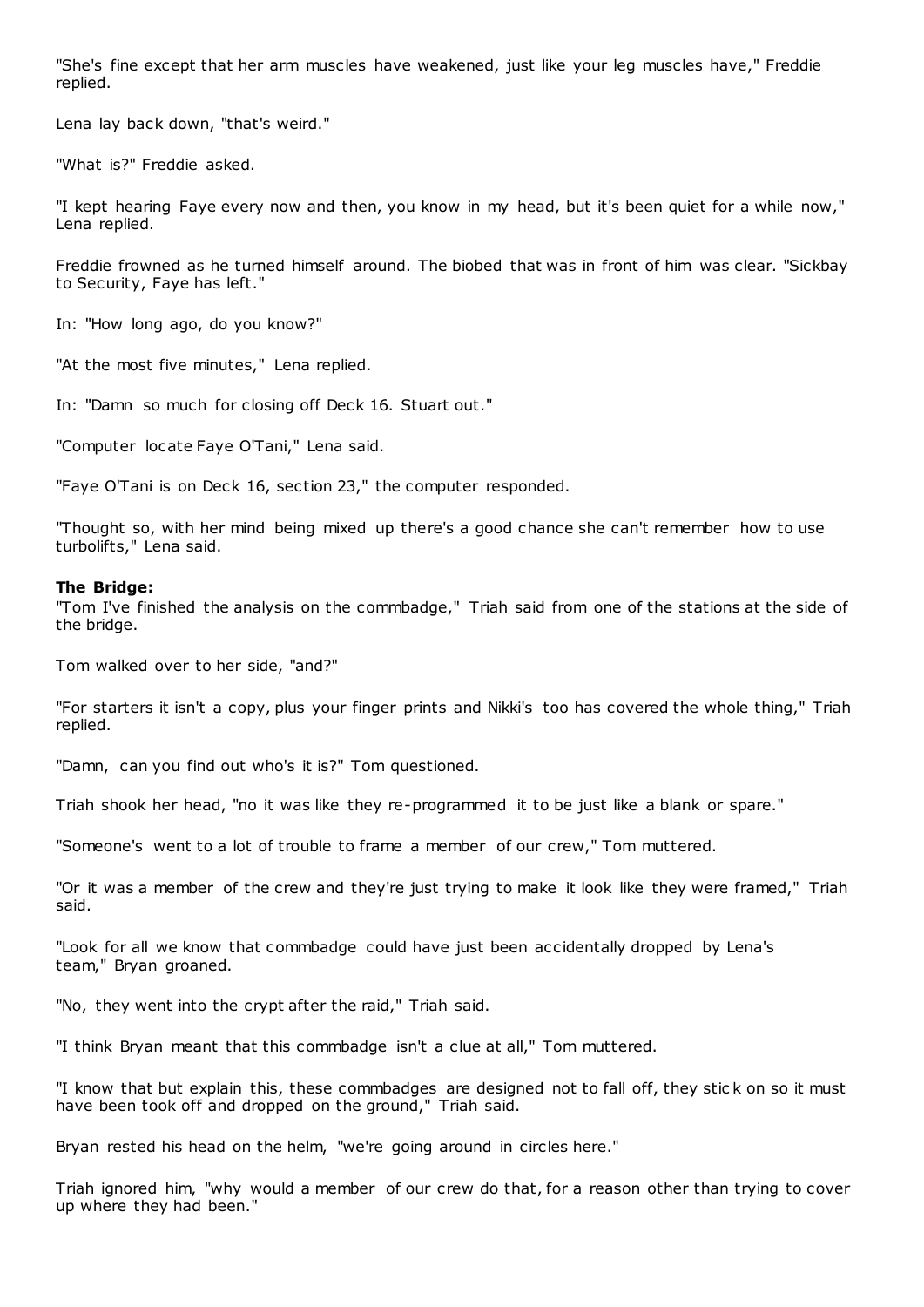Tom sat down on a nearby chair, "Foster was with me the entire time, James and Martin must have stuck together during the whole time too or we would have been told by now."

"Don't just assume, I'd check with them if I were you," Triah said.

Bryan sat up again, "guys can I interrupt?" Triah and Tom glanced at him. "If it was one of those two, why would they want to revive one of those aliens? I mean neither of them would know any of them, plus they're risking lives of people they are friends with, relatives etc, you get the idea."

Triah sighed, "he has a point."

"It's one mystery after another, I think we've met our match this time," Tom muttered.

#### **Deck 16:**

Faye peeped her head around the corner of a corridor junction. A couple with a baby in the woman's arms were coming her way, talking angrily with each other.

"I can't believe you, how could you steal from me?" the woman screamed. The baby in her arms started screaming also.

"I did not, why would I steal from you?" the man yelled.

Faye quickly hid back around the corner, and tried to block out the yelling but the volume of the couple's argument rose.

"Because this isn't the first time, is it?"

"There hasn't been a first time, I'm not a thief!"

"Well why not, you're already a liar and a pig, why not add thief to that list."

"How could you accuse me of something like that."

"It's very easy cos it's the truth."

"You'd make up anything to make me look worse than you, wouldn't you?"

"What's that supposed to mean?"

She then put both hands over her ears, the sound of the couple arguing was like a blur to her. Then the sound of the couple's thoughts came through clearly, she stumbled to the ground and fell unconscious.

## **A little while later:**

James, Zare and Foster were heading down the corridor, Zare picked up speed. "Guys do you see that?" she asked as she pointed to the junction. They could just see the top of Faye's head sticking out from around the corner.

James tapped his commbadge as the three rushed over to her, "Sickbay we've found her."

In: "Good, how is she?"

James and Zare knelt down nearby Faye. "Well she's kind of unconscious," Zare muttered in response.

In: "Acknowledged, transport her here quickly."

Zare tapped her own commbadge, "Zare to Transporter Room, beam Faye to Sickbay."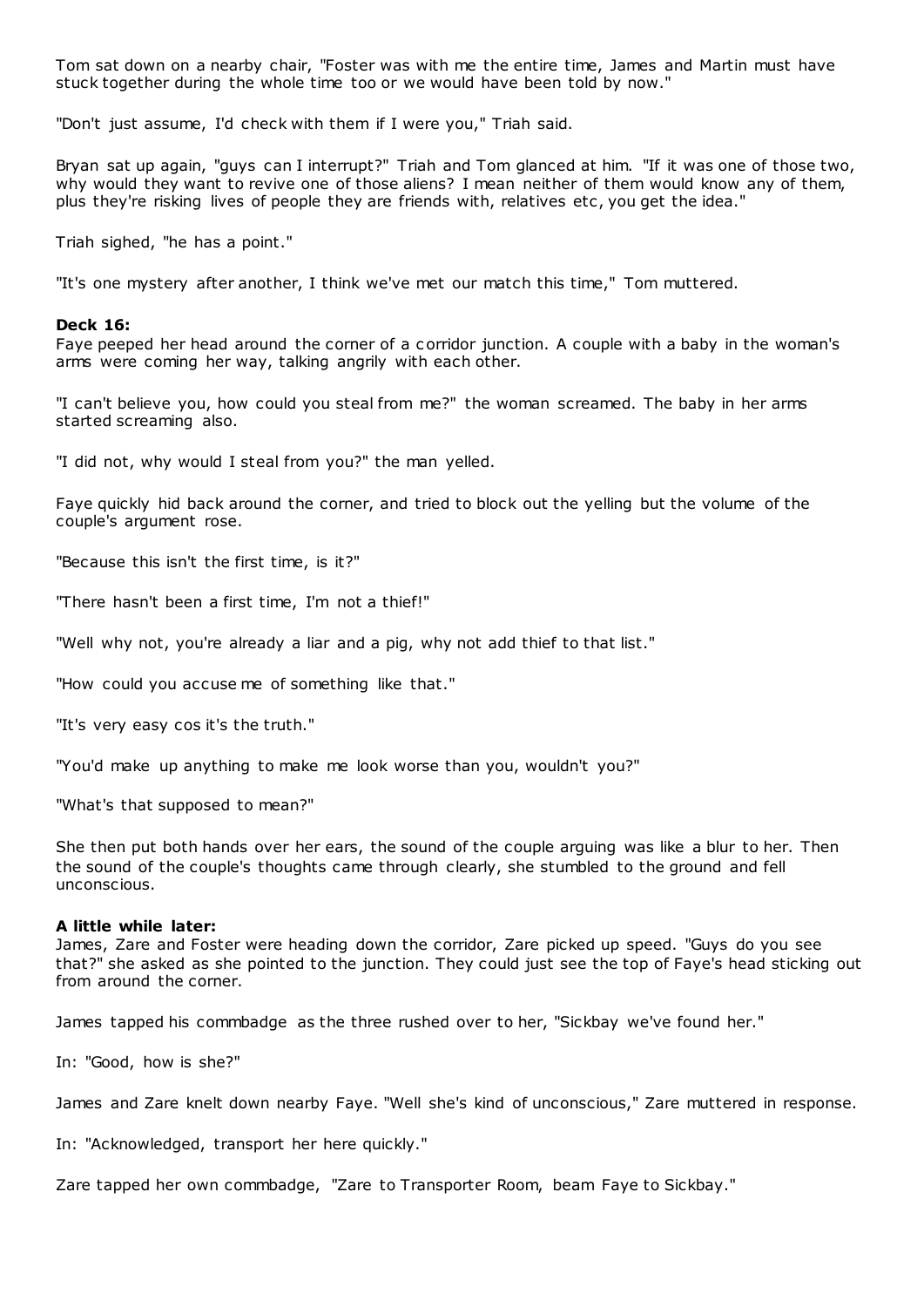# **Sickbay:**

The biobed scanner closed over Faye, Freddie frowned as he worked on it. "Interesting."

James and Tom stared at him both looking annoyed. "What is?" Tom asked.

Freddie pressed one button, the scanner slowly opened back up. "She didn't collapse because of the resurrection spell. Apart from what the spell's doing to her head, she's perfectly fine."

"Well maybe the part of her brain that tells her legs to walk stopped working, she collapsed and hit her head or something," Tom said.

"Well you'd think she'd have something wrong with her head then, get my point," James muttered.

Freddie nodded his head, "exactly, there is no sign that she hit her head hard enough to knock her out."

"Ha, she did hit her head then!" Tom yelled, pointing at Freddie and then James.

"Just barely, it must have been when she hit the ground," Freddie said, raising his eyebrow.

"Who put you in charge," James mumbled.

Tom glanced at him, "what?"

"Anyway as I was going to say, my medical database tells me this has happened before," Freddie said.

"I'm not surprised," James said.

"No you don't understand. It looks like that resurrection spell has took everything it wanted from my patients about ten minutes ago, there is no way that the spell affected her para-cortex this way," Freddie said.

"Her what?" James questioned.

Tom scoffed, "everyone knows what a para-cortex is."

Freddie's face lit up as he looked over at him, "you do, then you can tell your Security Chief what it is while I double check my database."

James glanced at Tom, "go on Mr Know It All, what is it?"

Tom looked nervous, "well he doesn't need to know, Security is his job."

"Convenient," James said.

Freddie shook his head, "the para-cortex is the Betazoid telepathic lobe. Currently its activity is off the scale, apart from that her condition is the same as when I last scanned her."

"You said that this has happened before," James said.

"Yes, on the last Enterprise a Betazoid suffered the same condition. Anot her Betazoid went inside her head, she was eventually cured," Freddie said.

"Does the one who can cure Faye have to be Betazoid?" Tom asked.

"Not really. They don't really have to be telepathic either if there is someone to start the telepathic link for them," Freddie replied.

"But it is recommended though," James said.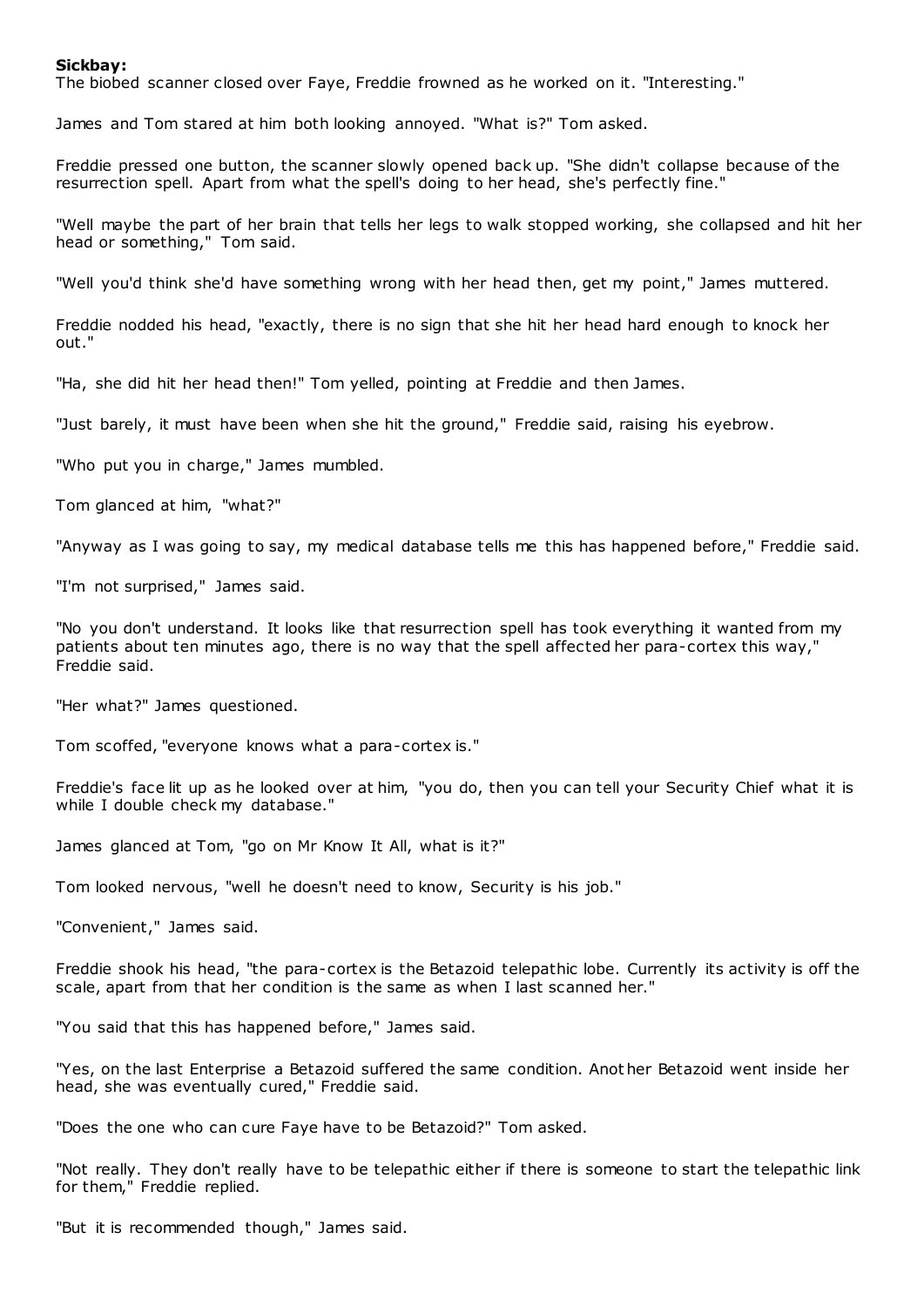Freddie nodded his head, "yes, somebody who is not telepathic wouldn't be used to the experience at all."

"Lena connected to Kes via a telepathic link just to get a message, she'd be the best choice," Tom said.

"If you haven't noticed already, Lena is a bit stuck on her biobed at the moment," James grumbled.

"I can hear you lot talking you know," Lena said from the neighbouring biobed.

"There can't be much of a point in this telepathic cure as she'll get better when those rites are reread," Tom said.

"No, this condition is not related to her previous condition, or at least enough to be affected by it," Freddie said.

Lena tried to sit up, "just move out of the way, I'll do it."

"But Lena, Kes was the one who started the link, you don't know how to do it," James said.

"Well I have a good idea on how to do it," Lena said.

"Ok, but is there any risk in doing this?" James questioned.

"That is not known," Freddie replied.

"Ok, let's do it," Lena said.

Freddie and Tom moved away from the gap in between the two biobeds, James stayed put. "Lena you can't even sit up, what makes you think you have enough energy to do this?" he asked.

Lena rolled her eyes, "from the waist up I'm perfectly fine."

"That's not exactly accurate as the whole draining process has weakened each of you," Freddie butted in.

Lena glared at him, "shut up." Freddie nervously nodded his head.

"I could do it instead of Lena," James said.

Tom laughed, "you're not telepathic , oh wait, crap." James shook his head.

"That doesn't really matter, you don't know how to create a link," Lena said.

"No but neither do you," James said.

"Yes but at least I know what to expect when I do create it," Lena said.

"No you don't. The Commander said that this Kes contacted you via a telepathic link to send you a message. Faye however was very confused before all of this and it'll be very hard to find her," Freddie said.

Lena rolled her eyes, "yes I know it'll be different, but somebody more experienced with these links should do it. We're wasting time just arguing about it."

"She's right," Tom muttered.

James walked over to Tom and Freddie, "fine, link away."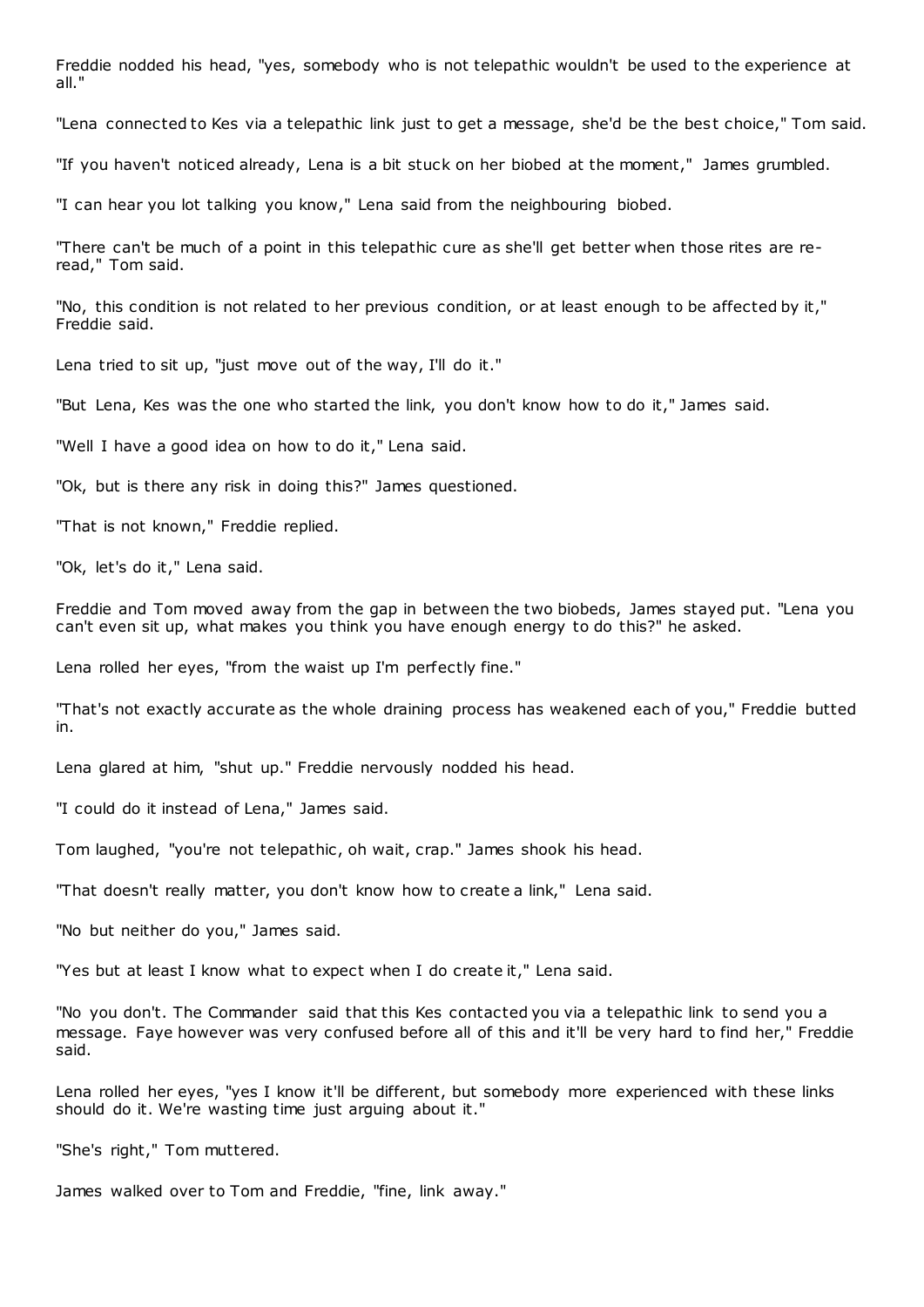"Ok here goes nothing," Lena muttered to herself. She glanced over at Faye, not long later her eyes closed.

Freddie opened up a tricorder, "it seems to be working, I'll keep a close eye on them both during the link."

James sighed, "I could have done that."

Tom patted him on the arm. "There there," he said with no emotion in his voice.

## **Meanwhile:**

Lena appeared in a dark Enterprise corridor, dizziness quickly came over her. She leaned on the wall for support, and placed her hand over her eyes. She uncovered her eyes, Faye was now standing in front of her shaking her head.

"No, no. What are you doing here?" she stuttered.

"Isn't it obvious, I'm here to help you," Lena replied.

"Just leave me alone, please," Faye said.

Lena pulled herself away from the wall, "no."

Faye turned away from her, she started walking down the corridor. Lena went to follow her, she quickly tripped over something on the ground. As she glanced down at the ground her eyes widened in terror.

## **Sickbay:**

"No!" Lena screamed, she bolted upright.

Freddie placed a comforting hand on her shoulder, "it's ok, I had to separate the two of you."

Lena lay back down on the biobed, shaking slightly, "already, what happened?"

"You are too weak to keep a stable connection with her, she's obviously too strong for you to reason with," Freddie replied.

"Did you see her at all?" James asked.

"Yeah I did, she wanted me to leave her alone," Lena replied.

"Of course she does, she's scared, that's why she's retreated into her conscious," Freddie said.

"Yeah but what's made her so traumatised to do that?" James said questioningly.

"Maybe she saw a poster of Annika," Kiara butted in from the other side of the room.

"Seriously I have no idea," Freddie muttered.

"Fine, don't listen to me," Kiara grumbled.

"We need another plan. We've got to find out what scared her so much. That way I can get straight to the point," Lena said.

Freddie smiled, "I'm sorry you're not doing that again."

Lena sat up quickly and deathglared him, "what?"

"I said that you're not doing that again, doctor's orders," Freddie repeated himself.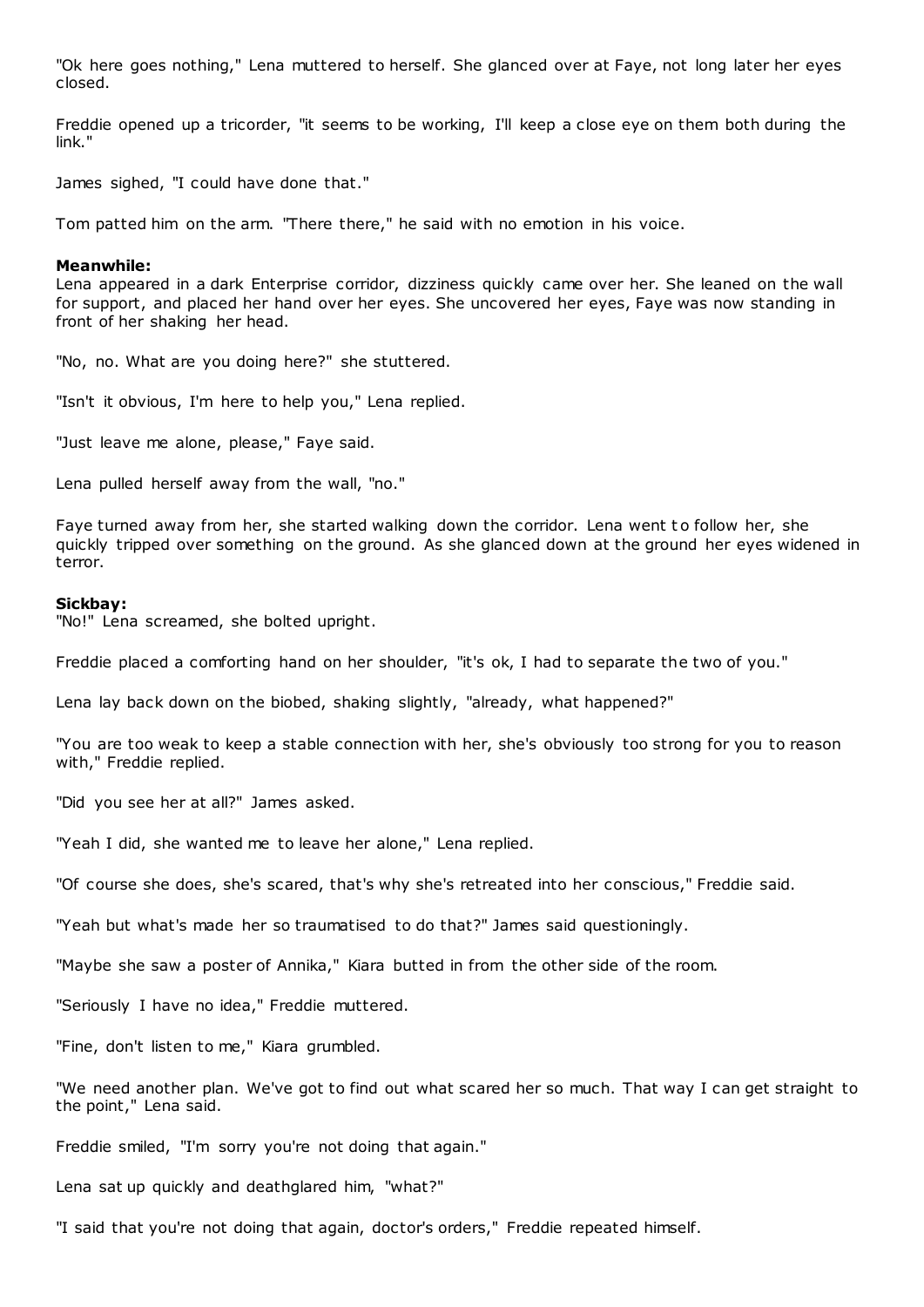"Well what about Faye?" Lena said angrily.

"We'll figure something out, we always do," Freddie replied.

Lena glanced up at James, "I bet you did this."

"No, my EMH editing pranks are part of the past," James said.

In: "Paris to Stuart, can I talk to you a second?"

"You've already talked to me for a few seconds already," James muttered in response.

In: "Oh very funny, any second now I'm sure to laugh. Just meet me in the Ready Room."

"He's in my Ready Room?" Lena snapped.

In: "Oh crap, she's awake already?"

"Yes she's awake," Lena muttered.

In: "Ok just the bridge then, chop chop. Paris out."

"He really shouldn't give me any ideas," James said as he left the room.

Lena groaned, she fell back down onto the bed.

#### **The Bridge:**

James stepped off the turbolift, he found Triah dusting the Captain's chair with a feather duster. She stopped what she was doing when she saw him, "um, I wasn't cleaning again, I swear."

"Yeah yeah, where's Tom?" James asked.

"Ready Room," Triah replied.

Right on cue Tom stuck his head through the Ready Room doors, "hey over here."

James headed over to him. They both went inside the room, "I thought you were going to evacuate this room."

"I changed my mind, besides I need to show you something on the computer," Tom said. He sat down behind the desk, he turned the computer around. "What's this?"

"It looks like a computer Tom," James replied.

Tom rolled his eyes, "look at the screen, what's on it?"

James sat down opposite him, "that's the ship's outward scanner, right?"

"Right, I asked Triah to run them through to this computer so I could double check the readings of the planet. The raid happened while you and Clive had decided to do a disappearing act," Tom said.

"We overheard some commotion so we went to check it out. It must have had something to do with the raid," James said.

"No the crypt was empty around and before that time," Tom said.

"Hmm weird," James muttered.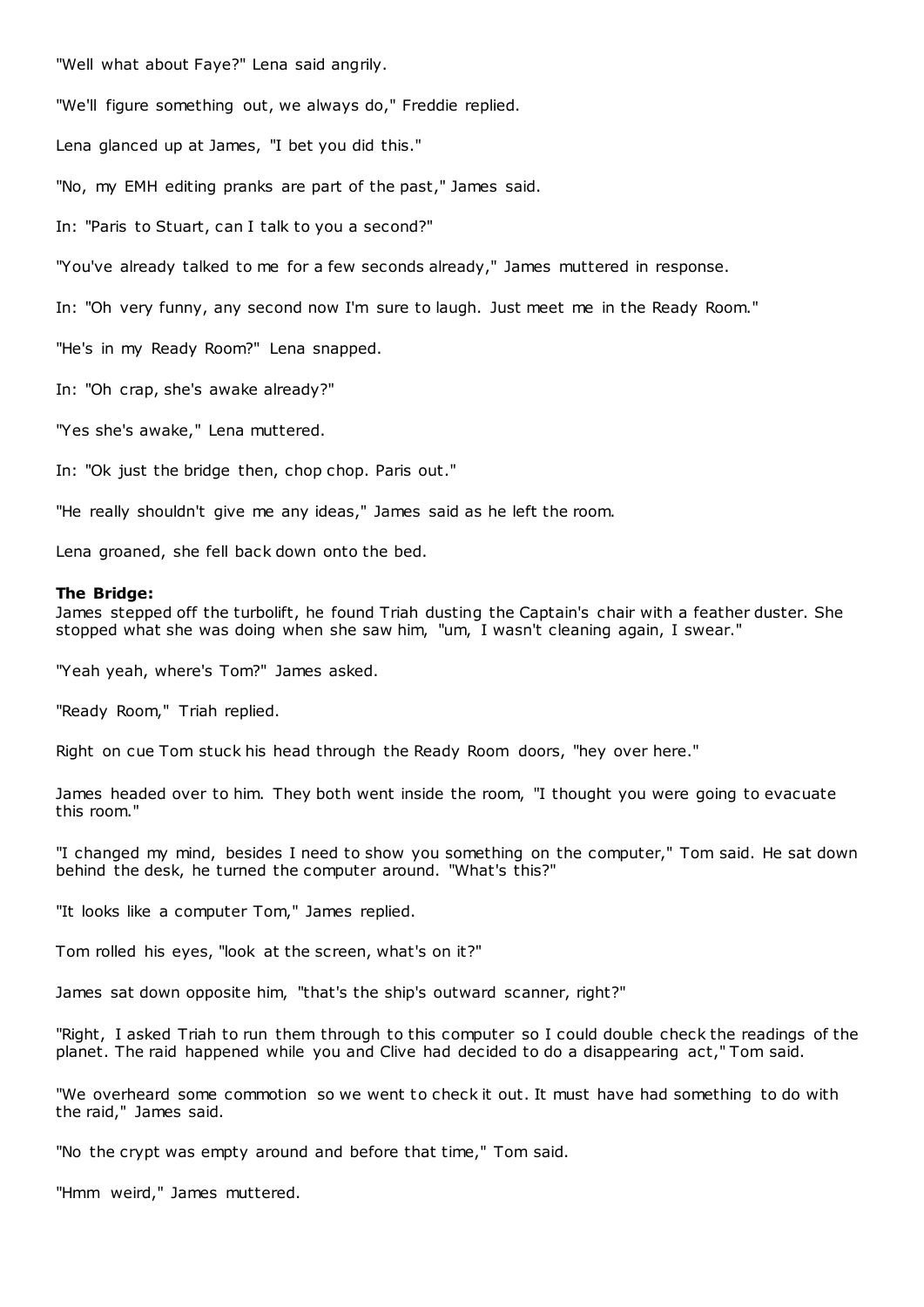"Yeah well according to the scanner you and Clive were near the crypt in question. One of you must have collapsed or got knocked out for a while and..." Tom said.

James nodded his head, "yeah I forgot about that. I had the same problem as Lena and Faye did when they went inside that thing."

Tom stared blankly. "Um and... one of you went inside the crypt, ah," he finished off.

James looked confused, "wait a minute, how long was I unconscious according to that?"

Tom turned the computer back around, "according to this, about five minutes."

"Tom, one question," James said. Tom replied by shrugging his shoulders. "Did you think I was the one who went in that crypt?"

"Well, one person got knocked out so I thought it was him, not you," Tom said nervously.

James leaned on the table, "you've got to be kidding."

Tom shuffled backwards in his chair, "yeah well it's an easy mistake to make, quickly moving along." He tapped his commbadge, "Paris to Martin, respond."

James leaned back in the chair, "what a surprise, there's no response."

Tom nodded his head, "no commbadge yeah, crap."

"Still one mystery remaining, why would he want to revive one of those people in the crypt?" James said.

"I don't know, but I know we're going to find out," Tom said.

## **Meanwhile, Evil C's quarters:**

The room was poorly lit, the only ray of light was the system's star reflecting off the planet below. A small dark feminine figure was standing by the window.

Another figure emerged from the only bedroom, "this isn't right, you are not supposed to be here."

The girl near the window turned around, "then why did you bring me here?"

"Because I thought I had everything figured out, but obviously not," Evil C replied. He placed a hand over his face, "what the hell did I do wrong?"

"I don't understand, where did you bring me to?" the girl stuttered.

"Do you not remember, this is the Enterprise," Evil C said.

"This place is strange, I don't belong here," the girl whispered before running out of the room.

Evil C walked slowly towards the door, "crap, that's not good."

## **Sickbay:**

James walked in through the main door, "what's up doc?" Freddie frowned at him. "What, I've been waiting to say that for years."

Freddie shook his head, "we haven't got much time to figure out what happened to Faye to help cure her, so the Captain and I have come to a decision."

"Ok, what then?" James said.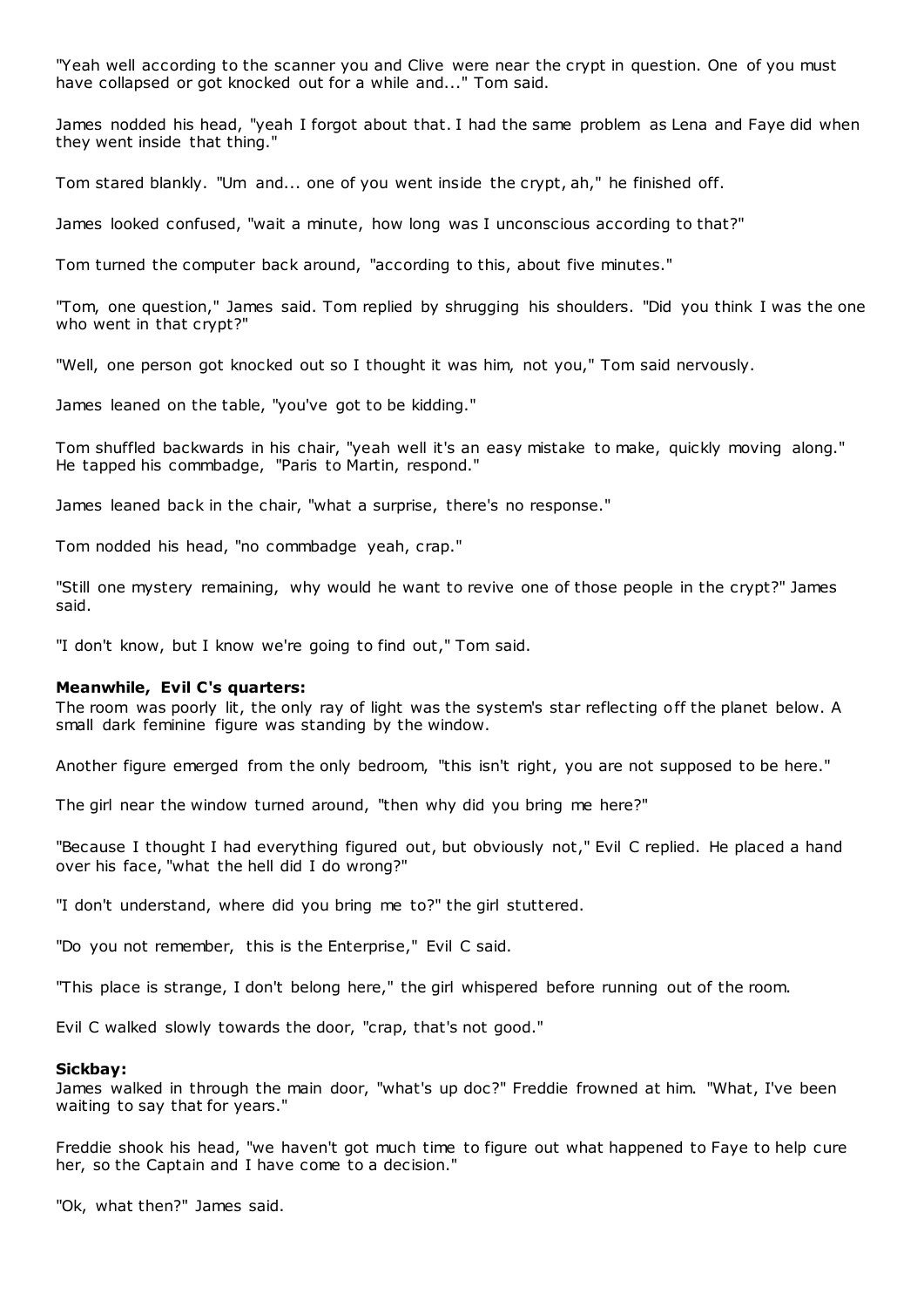Lena pulled herself up meekly, "I'll set up the link between you and Faye, but you'll do all the talking."

James made his way over to Lena, Faye and Freddie, "now?"

"Now," Freddie said.

"You do realise that we have an idea who the rite reader is, and we have to catch him right?" James said.

"I'm sure they can find him without you," Freddie muttered.

"Ok, what do I have to do?" James asked.

"I'd take a seat nearby Faye if I were you, and well just wait," Lena replied.

## **The Bridge:**

Tom stepped out of the Ready Room, he sat down in the first officer's chair. "Anything to report?"

Triah looked up from her station, "uh no."

Tom pulled a face as he sniffed the air, "have you cleaned up Triah?"

Triah glanced around nervously, "no of course not."

In: "Anderson to Bridge."

"Phew saved by the annoying brother," Triah sighed in relief.

Tom pressed a button on the side panel, "what is it Craig?"

In: "You won't believe what I've just found."

"A corpse walking around the corridors. It wouldn't be the first time," Bryan suggested.

Triah shuddered, "so unhygienic ."

In: "Do you want to have another guess, or would you rather find out what I found?"

"Oooh, is it my Linkin Park album?" Bryan asked.

Tom glanced up at the ceiling, "please no."

In: "Linkin what? Who cares, I found somebody, not something."

Tom pulled himself out of the chair, "interesting, I'm on my way."

"On your way to what?" Triah questioned, she turned her chair around.

Tom stopped dead in his tracks, "oh, where are you Craig?"

In: "Deck Four yeesh. Anderson out."

"God he's touchy isn't he?" Tom muttered as he headed for the turbolift. He quickly turned back around, "no more cleaning Triah!"

Triah quickly hid a cloth behind her back, "Tom, how could you suggest such a thing!"

Tom rolled his eyes, he stepped into the turbolift.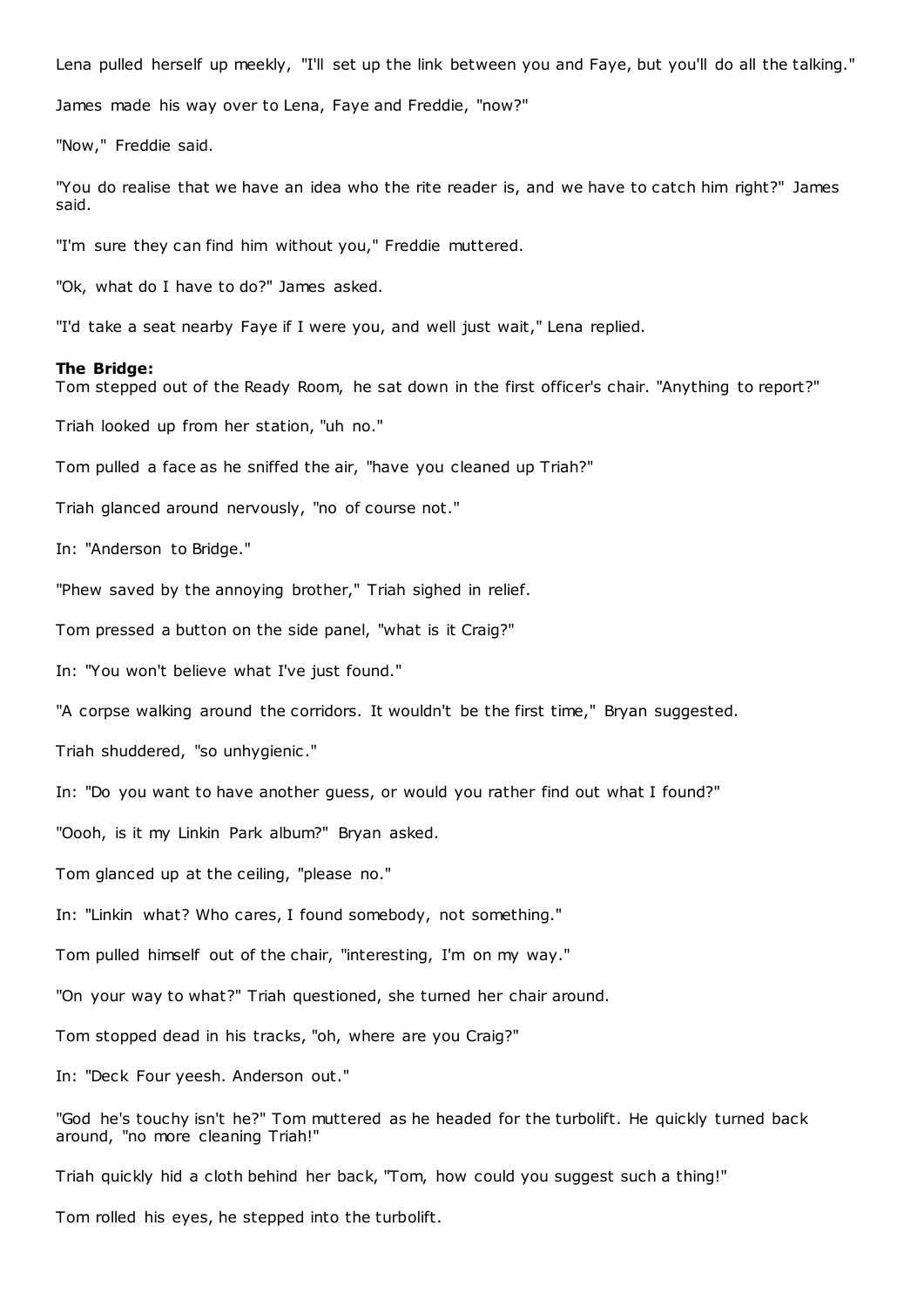# **Deck Four:**

Tom joined Craig and several unknown crewmembers, who were all standing around doing nothing. "Well what did you find?" Tom asked.

Craig pushed through the crewmen, Tom followed him. Craig then beckoned his head towards the large view port.

Tom turned his head towards it, he gasped in shock, "Claire?"

"Yeah, that was my reaction," Craig said.

Tom slowly walked towards the girl standing nearby the view port, Craig quickly grabbed a hold of his arm.

"I would go easy on her, she's pretty confused," he said. The girl turned around to reveal her face. She noticed the new arrival and backed away as far as she could.

Tom raised his hands half way into the air, "it's ok, I'm Tom. Remember me, you used to poke fun at me whenever the timing was right."

"I don't remember any Tom, that name is weird," Claire stuttered.

"I'd ask where you've been, but you might not remember that either," Tom muttered.

"I was in hospital," Claire said.

"Ok she does," Tom said.

"Why were you in hospital?" Craig asked.

Claire glanced at the ground shyly, "I was attacked by a group of men."

"You don't by any chance remember taking a shuttle for a spin, do you?" Tom questioned.

Craig shook his head, "don't mind him, he's a jackass."

"Jackass?" Claire said.

"That's right. See, we're getting somewhere," Craig said. Tom glared at him.

## **The Conference Room:**

The remaining main cast, excluding James, were sitting around the table. Freddie was on the wall panel, and he appeared to be in his office.

"This better be a quick meeting, I have to monitor a telepathic link very soon," Freddie said.

"We just want your input doctor," Tom said.

"The young girl I scanned looks like Claire Lewis, but she is not her at all," Freddie sighed.

"Is she another one of Damien's clones?" Craig asked.

"No, it is the original body," Freddie replied.

"Why do I sense a but?" Tom said questioningly.

"But she is showing some strange but familiar readings," Freddie replied.

"Familiar, how?" Bryan butted in.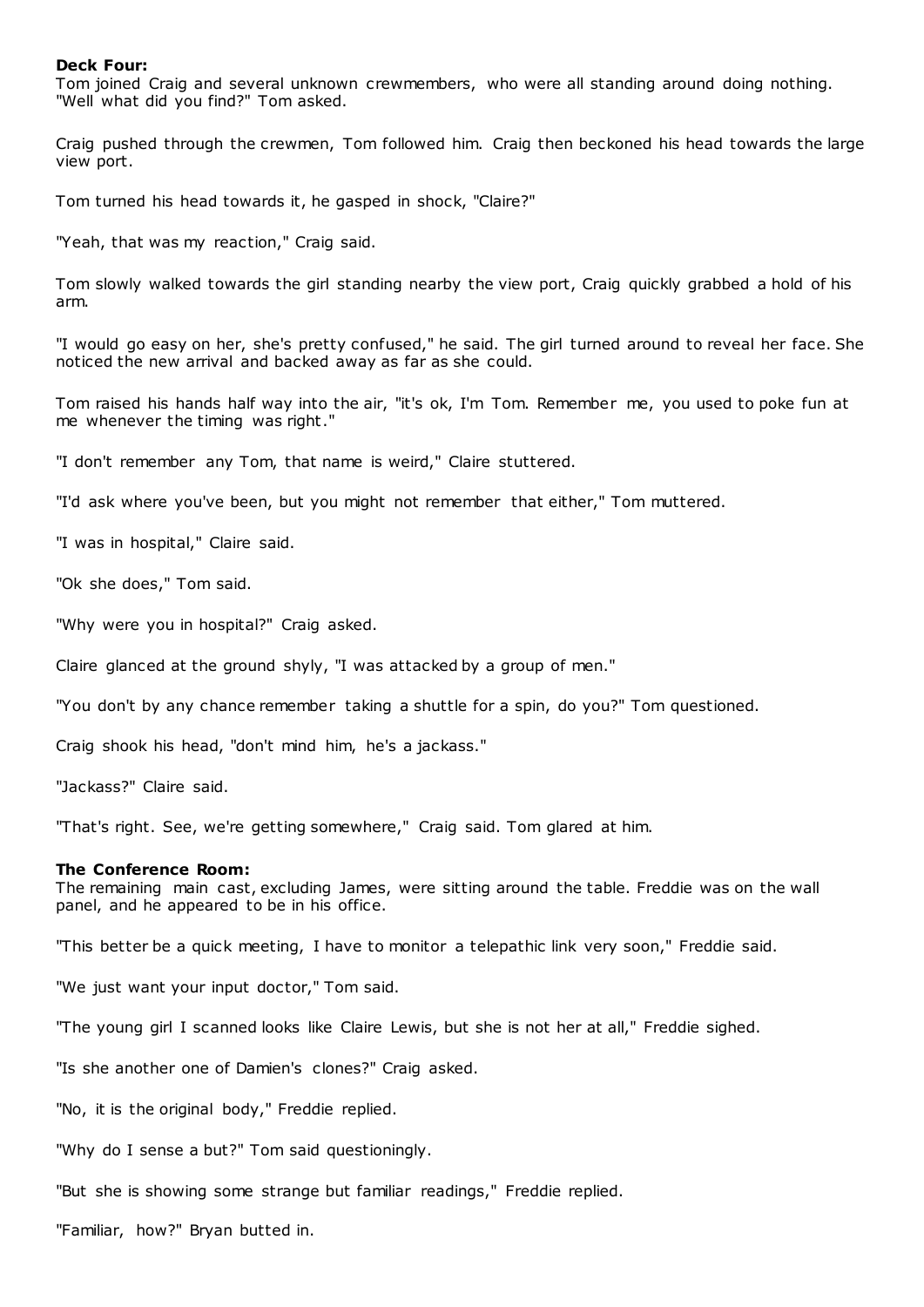"Maybe if you stop interrupting me I'll get this done faster," Freddie snapped.

"Maybe if you stop snapping at us you'll get this done faster mate," Daniel commented.

Freddie sighed again, "Claire's readings are similar to the readings Jessie had when she was rev ived, from a seriously decayed corpse I might add, over a year ago."

Triah shuddered, "I wish you lot would stop it with the corpses, ones like that leave a mess if they walk and talk."

Everyone stared at her with raised eyebrows. They all finally glanced back at the wall panel screen. "How convenient that this episode takes place one season after that one he just mentioned," Tom commented.

"I think you're missing the big revelation Tommy boy," Nikki muttered.

"Oh right," Tom said. He gasped, "Claire's body must have recently regenerated."

"Er yes that is my theory," Freddie said.

"Here's a wild theory. Clive read the rites in a certain way so they'd revive Claire instead of someone in..." Bryan said.

"I think we already figured that out Bryan," Craig said.

Tom looked confused, "we did?"

"Yes well there is no sign of memory loss in the slightest," Freddie said.

"Maybe she's possessed," Zare suggested.

"That's a possibility," Freddie said.

"It would explain why her last memory was being in a hospital," Craig muttered.

"It would?" Tom said, glancing in his direction.

"Well think about it. Girl dies in a hospital, she gets buried in the family crypt, some guy creeps in and steals her rites. He reads them so he can revive a different girl, it goes wrong and she wakes up in that girl's body," Craig said.

Tom nodded his head, "Jharnan did say the rites were only designed to help family members say goodbye to their loved ones, bringing back the soul in any body would be good enough, right?"

"Well all we need to do now is find our rite reader and we're all set," Craig said.

Tom stood up, and leaned on the desk, "ok guys, I want all of you on this. We've got to find Clive, or those girls in Sickbay are going to suffer longer. Dismissed." Everyone got up and left the room.

# **Not long later, Sickbay:**

Freddie walked over to Faye and Lena's biobed, he scanned Faye and then James who was sitting between the two biobeds. Kiara came over to his side, "well?"

"Well this link is a lot more stable. So far it's going just fine," Freddie replied.

"Is she ok?" Kiara asked, beckoning her head in Lena's direction.

"She's fine, don't worry," Freddie replied.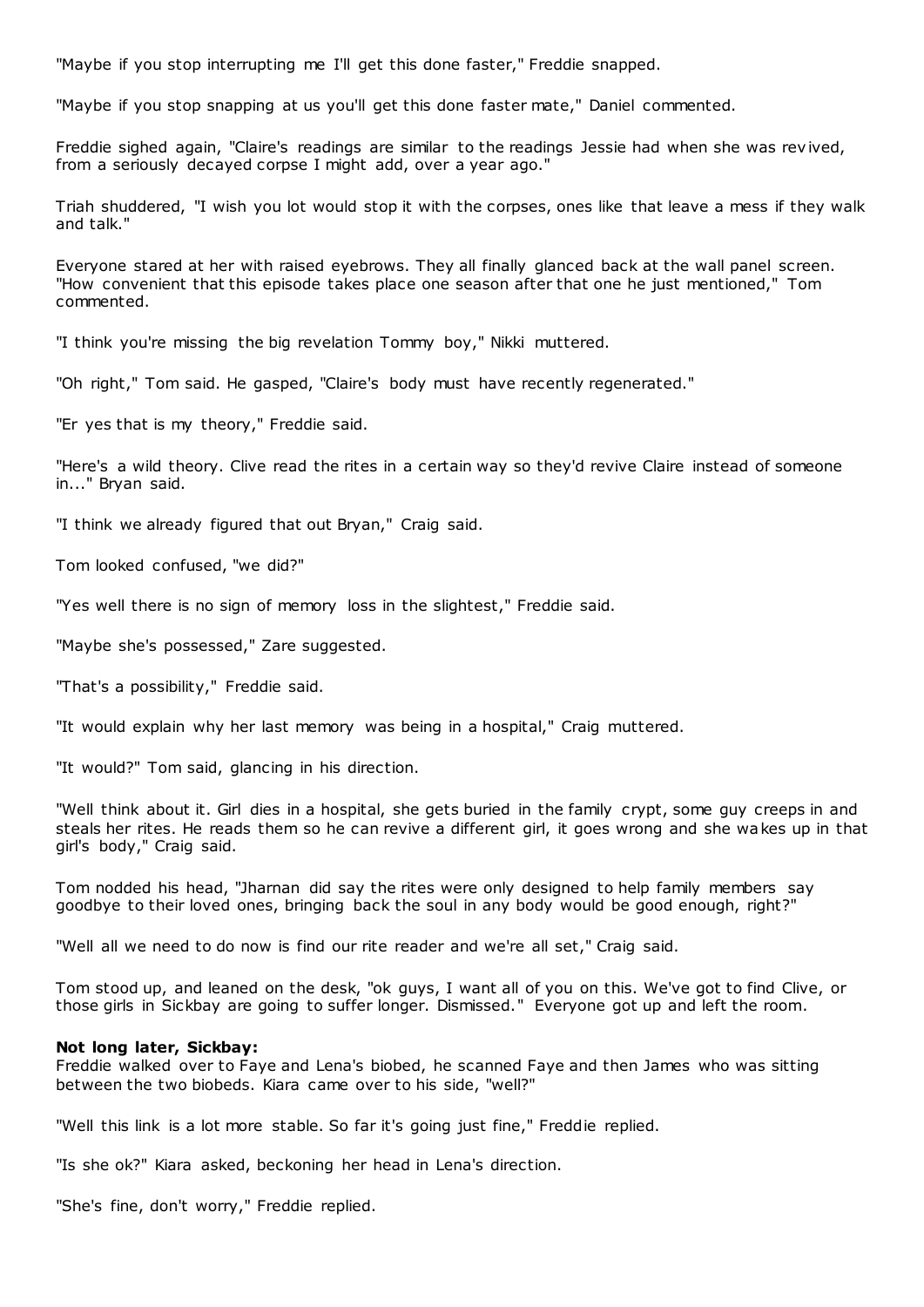# **Meanwhile:**

Craig tapped his commbadge, "Anderson to Paris, Zare and I have found him."

In: "What already? Where is he?"

Zare folded her arms, "still in his quarters."

In: "He obviously doesn't know that we suspect him, perfect."

"Ok shut up, we're going in," Craig grumbled.

In: "Touchy aren't we?."

Zare giggled, Craig glanced back at her not looking too happy. He tapped his commbadge again, "arse wipe. Ready, Zar?"

Zare shrugged her shoulders, "whenever you are."

Craig keyed in some commands on the side panel next to the door, it opened letting the pair into the room. Craig placed a hand on the phaser in his belt.

"Hey, you have gun. I want a gun," Zare loudly moaned.

"You're new to Security, aren't you?" Craig muttered.

"Yes," she replied.

Craig shook his head. Evil C came through the bedroom door. He spotted Zare and Craig straight away, and quickly backed into the room. Zare and Craig rushed over to the door, it refused to open for them.

"Computer open these doors," Craig ordered.

"Unable to comply."

"Security override, Anderson Beta three," Craig ordered. The door opened up.

"I want one of those too," Zare muttered. Craig ignored her and went inside, she quickly followed him.

Craig took out his phaser, "ok Martin, we know you did the rites thing."

"What makes you think I did?" Evil C said questioningly, while folding his arms.

"For one thing the scanners know either you or James went inside that crypt, and the other collapsed or something. He collapsed because of the same reason Lena and Faye did," Zare replied.

"And you took his word for it?" Evil C questioned.

"Not exactly, we found Claire wandering around on Deck Four. She's possessed by a girl that died in a hospital on the planet. Why would James want to revive Claire, actually how would he even know what happened to her, let alone want to bring her back?" Craig replied.

Evil C groaned, "you found her then, is she ok?"

"No she's not. You should have done your research before doing this stupid ritual thing," Craig replied hastily.

"I did but I didn't know she'd get possessed," Evil C said.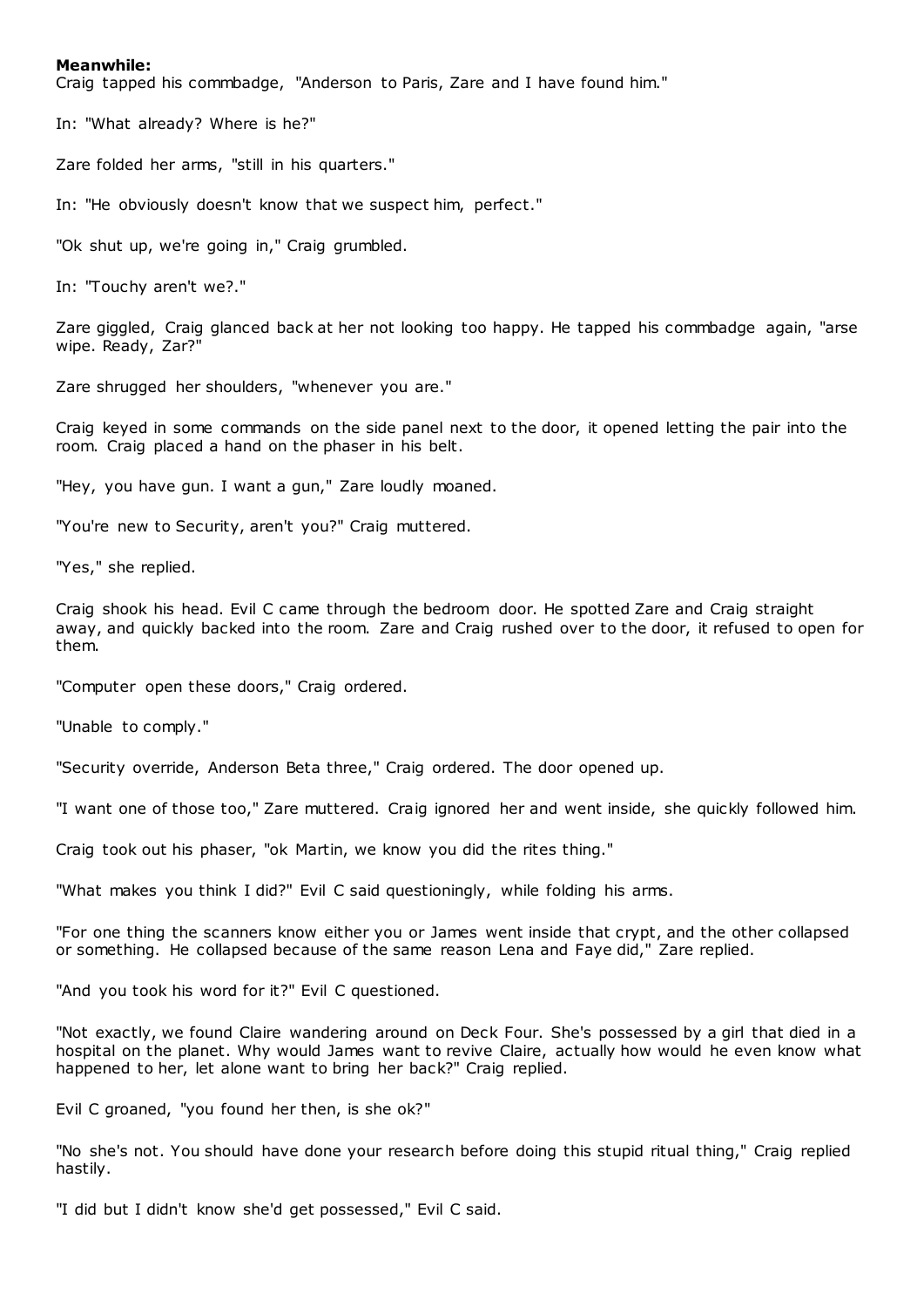"That's not it. The soul will slowly die in that body, when that happens everyone of the 'volunteers' will die too," Craig said.

"Can we just get on with the arresting thing?" Evil C mumbled.

"Later, we need you to read the rites again," Zare said.

"And kill Claire again, no way," Evil C said.

Zare and Craig glanced at each other briefly. "Again?" Craig said, sounding confused.

"Oh who cares, look this Claire person is not really this Claire person. She's some girl who got killed off a while ago," Zare said.

"Have you ever thought for a second that she just can't remember anything, she might be Claire just with amnesia. Coming back from the dead is traumatic, probably," Evil C said angrily.

"There are no signs of amnesia," Zare said.

Craig stepped forward a few steps, "you said kill Claire again, did you really kill her?"

"Not in cold blood if that's what you think," Evil C snapped.

"Look the last time we saw you and her, you were both stealing a shuttle," Craig said.

"And she had a love spell on her as well, yes I do remember. My memory is just fine," Evil C grumbled.

Zare groaned as she sat down on a nearby chair, "this is going to take a while."

"I'd ask what happened but we haven't got time," Craig said.

Evil C ignored him, "she kept following me around, she suggested taking a shuttle and starting a new life elsewhere. There was no way I was going to go in one of those death traps willingly."

Zare glanced at her watch, "we haven't got time for a previous season flashback, so make it quick."

Craig shook his head, "no flashbacks Martin, please!"

Evil C shrugged, "doesn't matter. If you're telling the truth Claire is going to die anyway, this way I'm not responsible for it."

"I don't know where to begin on that," Zare muttered.

# **Seven months previously:**

Evil C entered Voyager's Mess Hall. He went over to Faye's table.

"Are you ok?" he asked.

"You don't think I'm heartless do you?" Faye muttered in response.

Evil C glanced back at the door Sid went through, he glanced back. "Did he say that?"

"No, but I think he meant that. I'm not used to talking to people, I used to have no friends. But I do try to be nice," Faye replied.

Evil C sat down beside her. "I understand what you mean. If he doesn't get that you have good intentions then he's not worth it."

"Yeah but he was right, I do think he's a freak. That's why I talked to him, cos I'm one too," Faye said.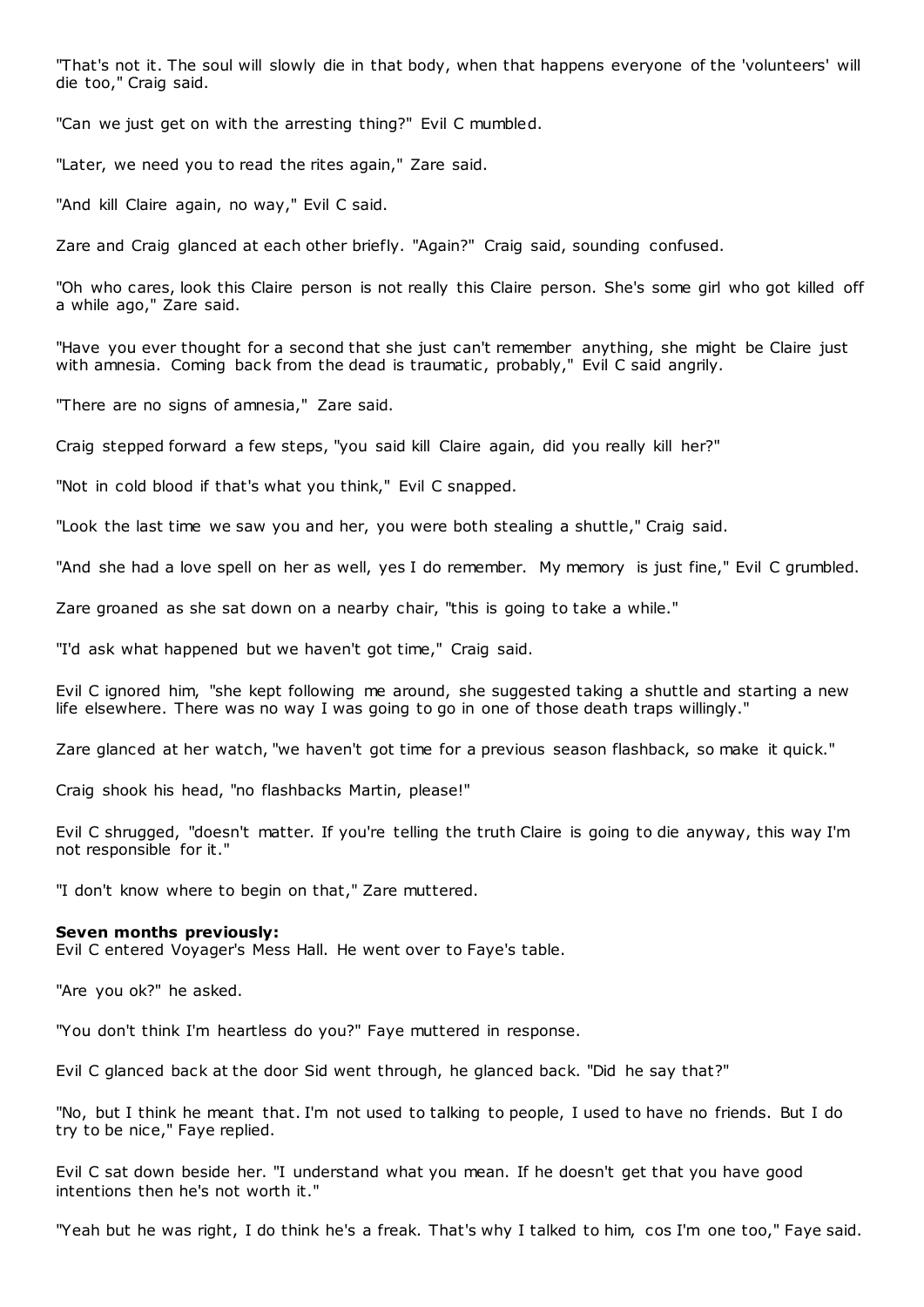"How are you a freak?" Evil C asked.

"I used to collect kids toys," Faye said behind her hand.

"Is that it?" Evil C muttered.

"No, I talk too much, and well everyone seems to think I'm weird cos I don't want to get a boyfriend," Faye said.

"Look freak is another word for different. There's nothing wrong with being different," Evil C said.

Faye shook her head, "then why have I been bullied for my whole life? Cos people don't like people who are different, or freaks."

Claire and Lee walked passed, he pointed at her and laughed. "Puppy in my pockets," he sniggered. Claire elbowed him hard in the ribs.

"Ignore him Faye, he's just very gay and he's jealous of your collection," Claire said. She turned around, and sat down at the table next to Evil C.

"Hey, I'm not gay. Why do people keep saying that?" Lee moaned. He walked off.

"Believe me, he is," Claire whispered. She moved her chair closer to Evil C. "How are you doing?" she asked.

"Um, fine," Evil C replied.

"Were you chatting him up there, that's Kevin's pick up line," Faye asked.

Claire laughed, "no I don't chat people up. What are you two talking about then?"

"She's just kinda fell out with a friend," Evil C replied.

"Oh, which friend?" Claire asked.

"Well I..." Faye said.

"Never mind that, what are you doing tonight?" Claire asked quickly.

"Nothing, but you didn't let Faye answer your question," Evil C replied.

"No it's ok, I'm going anyway," Faye said as she stood up. She walked away.

"But you haven't ate yet," Evil C said loudly, but Faye still didn't hear him.

"Do you wanna take a shuttle out tonight?" Claire asked.

"We actually have some of those left?" Evil C said.

"Well yeah, duh," Claire said.

"Sorry, I have to go," Evil C said. He stood up, he followed Faye out.

Claire shrugged, she quickly stood up and followed him. "Maybe we can go to the holodeck."

He stepped into the turbolift, Claire quickly joined him, the doors closed immediately afterwards. "Deck Five," he ordered.

"Same please," Claire said sweetly. She stepped closer to Evil C, "so how about the holodeck?"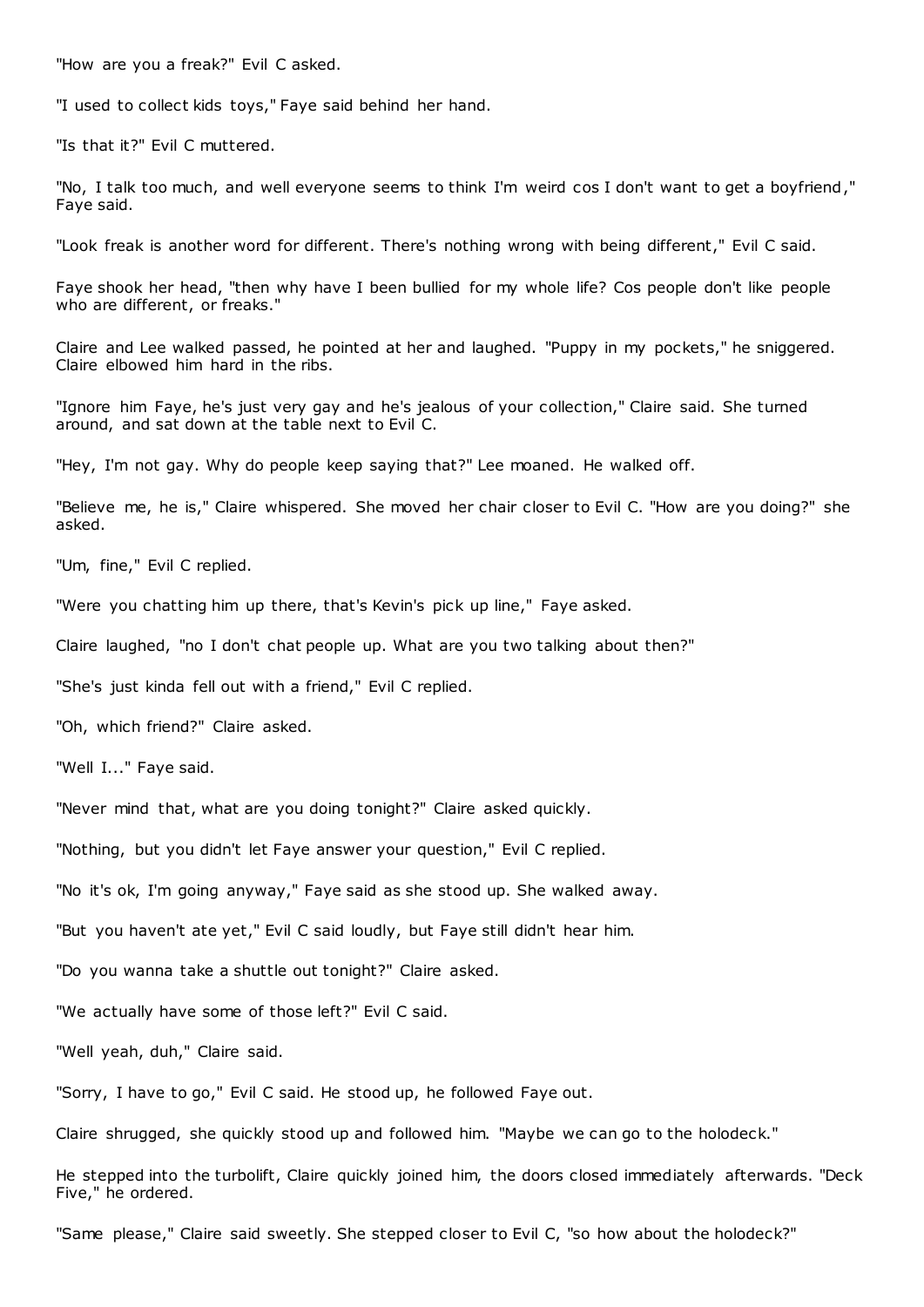"No I'm going to see somebody," Evil C muttered in response.

Claire's face fell, "see somebody? A girl?"

Evil C glanced around the room looking worried, "ok turbolift stop." He turned to Claire, "what is wrong with you?"

"Are you seeing another girl?" Claire asked angrily.

"What? No, answer my question first," Evil C replied.

"There's nothing wrong with me except for this little dilemma," Claire replied.

"No kidding. You've shown no interest in me before, why now?" Evil C said.

"Oh come on, I've always liked you. I just couldn't hide it anymore," Claire said. She started to stroke his arm.

"Ok stop it, this is not like you!" Evil C exclaimed.

"You are seeing another girl aren't you? I bet it's that Faye, or that psycho Emma," Claire stuttered.

"I'm not seeing anybody," Evil C replied. He turned away from her, "continue to Deck Five." The turbolift stopped, Faye stepped inside looking pretty nervous. Claire snorted quietly, she didn't notice.

"Hi again," Faye said quietly.

"Yeah hi, what's wrong now?" Evil C asked.

"Mick, I ran into him and he's being very abusive towards me. I don't get why," Faye replied.

"I wonder," Claire muttered to herself.

Faye glanced down at Claire, "is this pick on Faye day, or something?"

"What, what did she think?" Evil C asked.

Faye glanced over at him, "she said something like 'no wonder ginger bitch'," Faye replied.

"Claire that's enough," Evil C snapped.

"Sure take the side of the telepath," Claire muttered.

The turbolift stopped. "This is my stop," Evil C said, he briefly glared in Claire's direction. "Are you going to be ok?"

"Sure, no problem," Faye replied, she managed a weak smile.

Evil C nodded his head, he stepped off the turbolift. Claire followed him, "oh Faye, it would help if you told it which deck to go to." Emma passed by her, she stepped into the turbolift.

"What was that all about?" she asked, the doors closed behind her. Faye shook her head just as the doors closed.

"So where are we going then?" Claire asked.

Evil C stopped outside the doors to Sickbay, "here."

Claire laughed, "you think I'm sick?"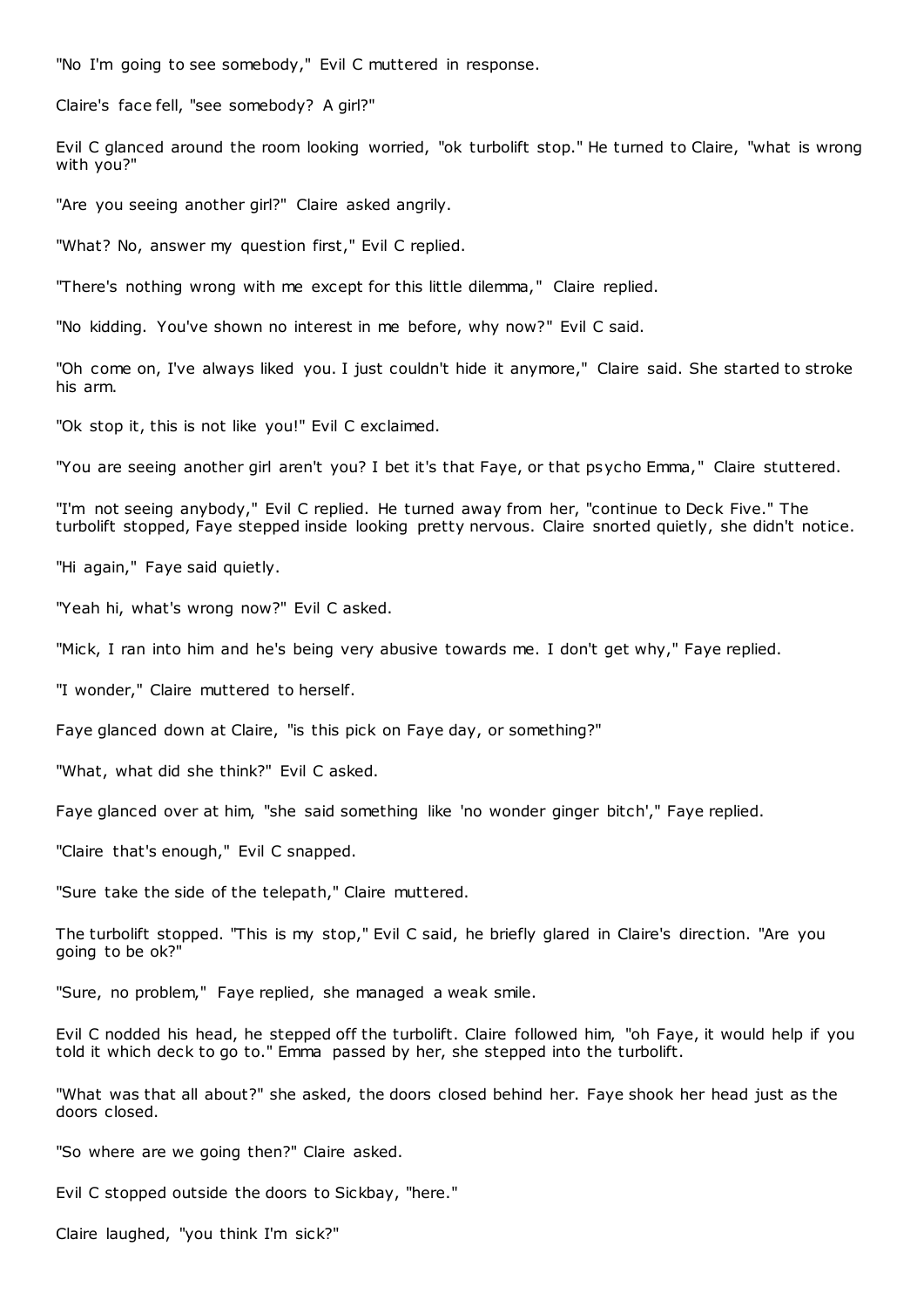"It looks to me like you've got a love spell on you," Evil C replied.

Emma stepped back out of the turbolift, she rushed over to Evil C and Claire. She pushed Claire violently, "hey bitch, why did you pick on Faye like that?"

"Pick on her? Please, if I wanted to do that I'm sure she would have been a lot more upset," Claire replied.

"Emma it's ok, she's..." Evil C said.

Emma quickly butted in, "she's a cow, yeah I know that. Faye has done nothing to you."

"In a way she has, and so have you. You two just love to take Clive away from me, don't you?" Claire said.

Emma glanced at Evil C looking confused, "um what?"

Evil C sighed, "she has a love spell on her, I think."

"That's what this is all about?" Emma said. She headed off down the corridor, "it's ok, you can have him. Nobody else wants him."

"I find that hard to believe," Claire giggled.

Evil C quickly went after Emma, "you don't think I did the love spell, do you?"

Emma turned around, "it makes sense, you have liked her for a while."

"I wouldn't do that to her," Evil C said.

Emma shrugged, "who did then?"

"I don't know, but I'm going to find out," Evil C replied.

"Whatever, have fun," Emma said. She turned back around, and continued down the corridor.

Evil C turned back around also, to face Claire. "Ok you're going to Sickbay."

"But I feel great, well except for the annoying pains in my neck that are Emma and Faye," Claire said.

"They are my friends, so if you continue to provoke them I..." Evil C said.

"Like you'd hurt me to protect them," Claire cooed.

Evil C sighed, "I wasn't going to say I'd hurt you. Look we need to get to Sickbay."

Claire started stroking his arm again, "oh come on, just one trip to the holodeck. It'll be fun."

*"When are you going to get to the point?" Zare's voice moaned.*

*"I'm getting there," Evil C's voice said.*

"No Claire, I'm not going to..." Evil C said. Claire pushed a hypospray into his other arm, he fell to the ground.

"It wasn't open for debate sweetheart," she giggled.

#### **Present day:**

"I woke up in a shuttle craft, Claire was piloting it. Suddenly she was acting confused about where she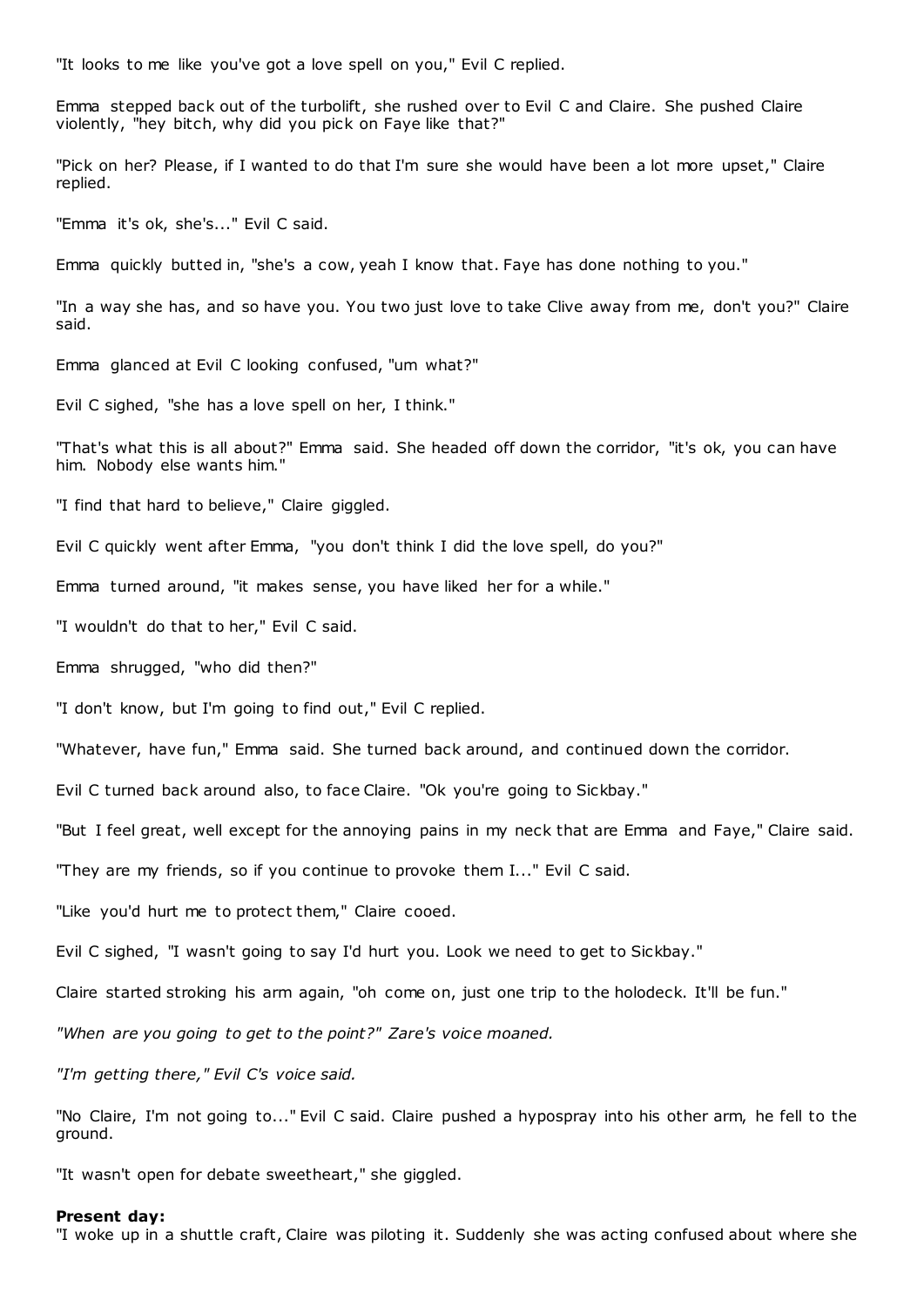was, you know like the spell had worn off. We were heading towards a planet, so I quickly took the helm but it was too late. The storm in the atmosphere seriously damaged the shuttle. We had to beam out, but it didn't beam her out. The shuttle exploded.

The only thing I had left of her was a bit of DNA on my arm, where she touc hed me. I used that to help with the rites, it obviously worked," Evil C said.

"It was an accident, you didn't kill her," Craig said.

"It doesn't matter, she's alive now," Evil C said.

"No she's not, some other girl is but very soon she'll be dead again, taking the volunteers with her," Craig said.

James walked into the room, "Tom told me you were all here."

"Yey join the party," Zare said unenthusiastically, while staring at her nails.

"Faye is out of her hiding place now, no thanks to you," James said.

Evil C looked shocked, "what Faye, what happened to her?"

"That little resurrection spell meddled with her brain. After witnessing a couple with a baby fighting, she remembered a similar argument between her parents, thus making her retreat into her medaconscious," James replied.

"So that's what did it," Craig muttered.

"Faye was one of the volunteers, is she going to be ok?" Evil C stuttered.

"No, she's too confused to be ok," James replied.

"Who else volunteered? No I don't want to know. I'll read the rites again," Evil C stuttered. He walked over to a drawer, he opened it up and picked out a tattered piece of paper.

Zare sat up in the chair, "how did you do that?"

James just shrugged his shoulders. Craig glanced over at him, "I could have mentioned Faye to him, it wasn't that hard."

James rolled his eyes, "Zare take him out of here before I kill him again."

Zare's eyes lit up, "again?"

Craig shook his head as he walked out of the room, "don't sound too thrilled about it."

Evil C read some alien lines from the piece of paper. He placed it onto the bed, "there, they should recover very soon."

Zare stood back up, "you chose Faye over this Claire girl, why?"

"I didn't want to be responsible for killing her too," Evil C replied.

*Captains Log Stardate 5 something, I don't know. The awayteam and I have recovered from the resurrection spell thing, but unfortunately Claire, or rather the girl inside her, didn't make it. I am faced with a bit of horrible decision, I'm not sure whether to let Crewman Martin off as he felt guilty and he was in grief over Claire's death, or to put him in the brig for endangering five of us and meddling with another culture's affairs. Actually I've just decided, I'm going to let Tom make this decision, that'll teach him for putting that Will Young poster up on my wall.*